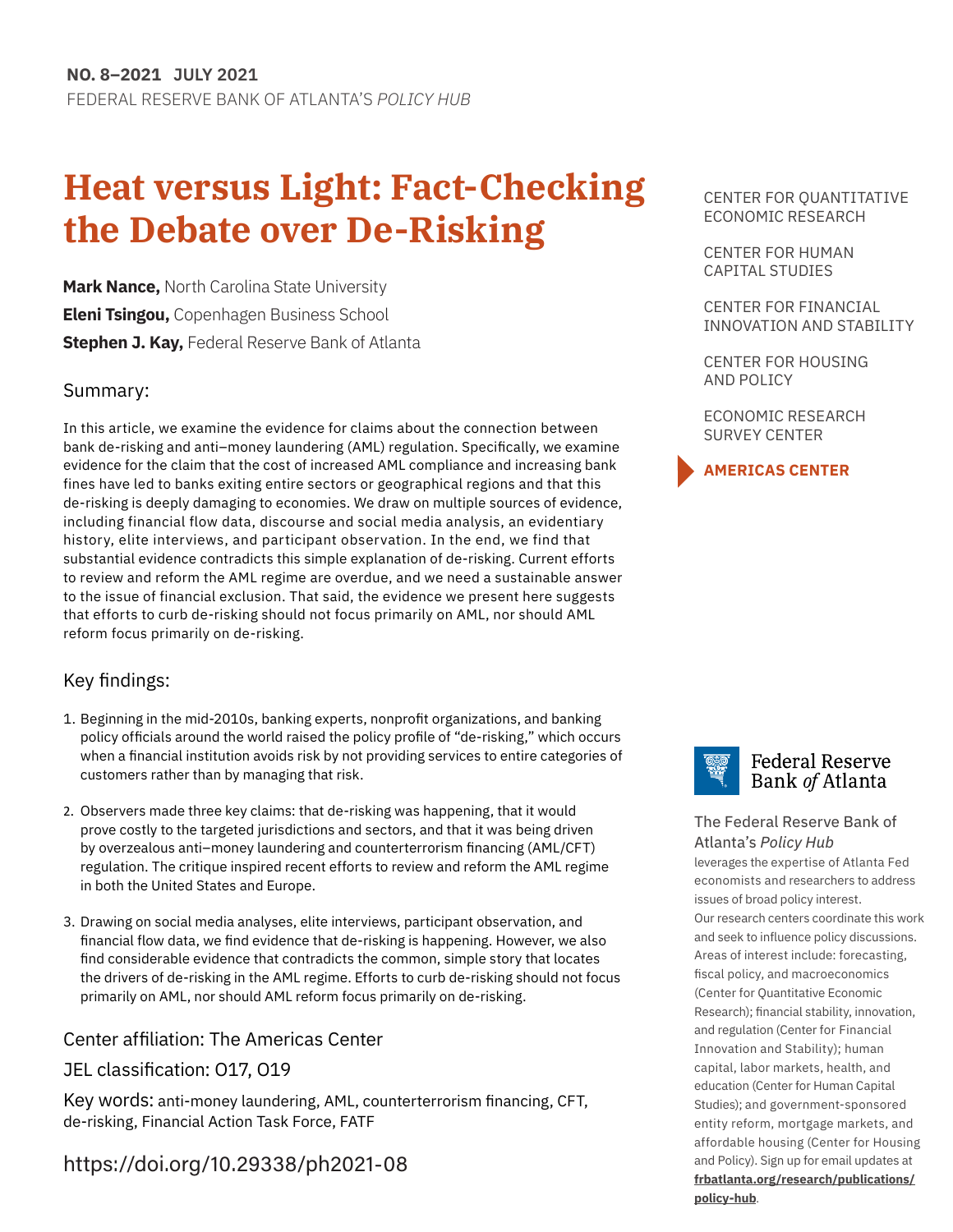# Heat versus Light: Fact-Checking the Debate over De-Risking

**Summary:** In this article, we examine the evidence for claims about the connection between bank derisking and anti–money laundering (AML) regulation. Specifically, we examine evidence for the claim that the cost of increased AML compliance and increasing bank fines have led to banks exiting entire sectors or geographical regions and that this de-risking is deeply damaging to economies. We draw on multiple sources of evidence, including financial flow data, discourse and social media analysis, an evidentiary history, elite interviews, and participant observation. In the end, we find that substantial evidence contradicts this simple explanation of de-risking. Current efforts to review and reform the AML regime are overdue, and we need a sustainable answer to the issue of financial exclusion. That said, the evidence we present here suggests that efforts to curb de-risking should not focus primarily on AML, nor should AML reform focus primarily on de-risking.

# About the Authors:

Mark Nance is an associate professor of political science and director of the Master of International Studies program in North Carolina State University's School of Public & International Affairs.

**Eleni Tsingou** is a professor with special responsibilities in International Political Economy at the Copenhagen Business School.

Stephen J. Kay is director of the Atlanta Fed's Americas Center.

Acknowledgements: The authors thank Jannatul Dola, Mark Klose, Lena Mikhaylova, and Malasia McClendon for their valuable research assistance. The Atlanta Fed's Americas Center hosted a two-day workshop on de-risking in the Caribbean, and the discussion at the conference inspired our thinking on this topic. The authors thank the participants for their engagement. The views expressed below are those of the authors and do not reflect the views of the Federal Reserve Bank of Atlanta or the Federal Reserve System.

*Comments to the authors are welcome at* mtnance@ncsu.edu*,* et.ioa@cbs.dk*, and* stephen.kay@atl.frb.org*.*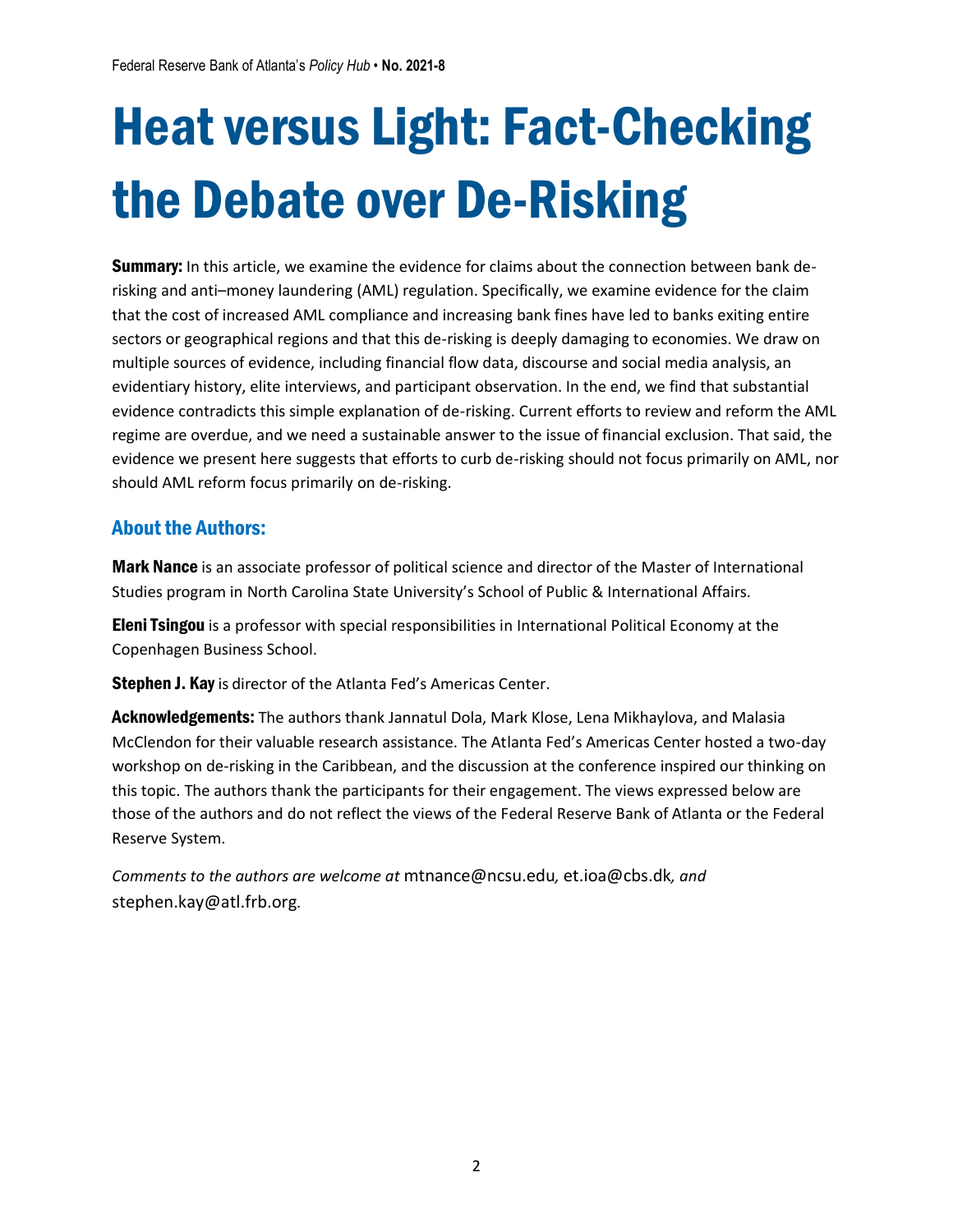# 1. Introduction

In June 2014, *The Economist* published an article that proved to be remarkably prescient. Titled "Poor correspondents," the article announced the birth of a new trend that was to become a major topic of discussion in the months ahead. The authors reported that banks were "rapidly culling banking relationships and retreating wholesale from markets, countries and lines of business that might attract the ire of regulators or prosecutors….So widespread is the practice that there is now an accepted term for it: 'derisking.' "<sup>1</sup> Banks were said to be cutting correspondent banking relationships with entire sectors and regions that regulators viewed as especially risky. As was to become common, *The Economist* directly blamed "a series of prosecutions of big international banks in America for lapses in their controls relating to money-laundering, sanctions and the financing of terrorism." The article emphasized that HSBC had been handed a record-breaking \$1.9 billion fine for AML violations two years earlier. Humanitarian groups also found themselves in the crosshairs, as banks were concerned that nonprofit organizations could be wittingly or unwittingly funneling money to terrorist groups, leaving banks vulnerable to prosecution. *The Economist* argued that widespread de-risking would deprive some countries of access to international finance and concluded with a warning: "That, in turn, is likely to exacerbate the conditions of poverty and exclusion that fuel the terrorism and crime these rules were designed to prevent."<sup>2</sup>

*The Economist*'s critiques, and others like it, appear to have reached their intended audience. Seven years on, efforts are under way in both Europe and the United States to evaluate the costs and benefits of the anti–money laundering and countering the financing of terrorism (AML-CFT) regime. The European Banking Agency in 2020 issued two calls for comments, one on a proposed rationalization of AML regulation, the other on the drivers and impact of de-risking. In the United States, also in 2020, a law ostensibly designed to strengthen AML-CFT regulation—the Improving Laundering Laws and Increasing Comprehensive Information Tracking of Criminal Activity in Shell Holdings Act (aka, the "ILLICIT CASH Act")—begins with a discussion of the dangers of de-risking and calls for a study of how best to address the problem. In 2021, The Financial Action Task Force (FATF), the body responsible for AML-CFT standard-setting, discussed the regimes' "unintended consequences," with de-risking a key item. De-risking has moved the needle on AML reform more than longstanding, strong, credible critiques that the regime is largely ineffective.

Those reform efforts are important. At the same time, if de-risking is a primary motivation for AML reform, we should recognize the limits of our collective knowledge about the link between the two. Much of the discussion of de-risking in AML assumes that the latter drives the former and treats large administrative penalties as a new risk that has led to de-risking decisions by banks. In contrast, this article defines de-risking neutrally, as a bank's decision to avoid, rather than manage, risk for entire categories of customers (such as money service businesses or customers in a particular geographic location). Rather than assume any one primary cause, the article highlights the variety of underlying reasons that can lead a bank to make the decision to exit a relationship or deny services. In reality, the decision to de-risk is likely driven by a combination of factors, including increased competition for financial services through continued innovation in fintech and changing regulations, especially regarding capital requirements.

The starting point of our analysis is examining the evidence regarding the three core claims

<sup>1</sup> *The Economist*. June 14, 2014. "Poor correspondents."

 $2$  Ibid.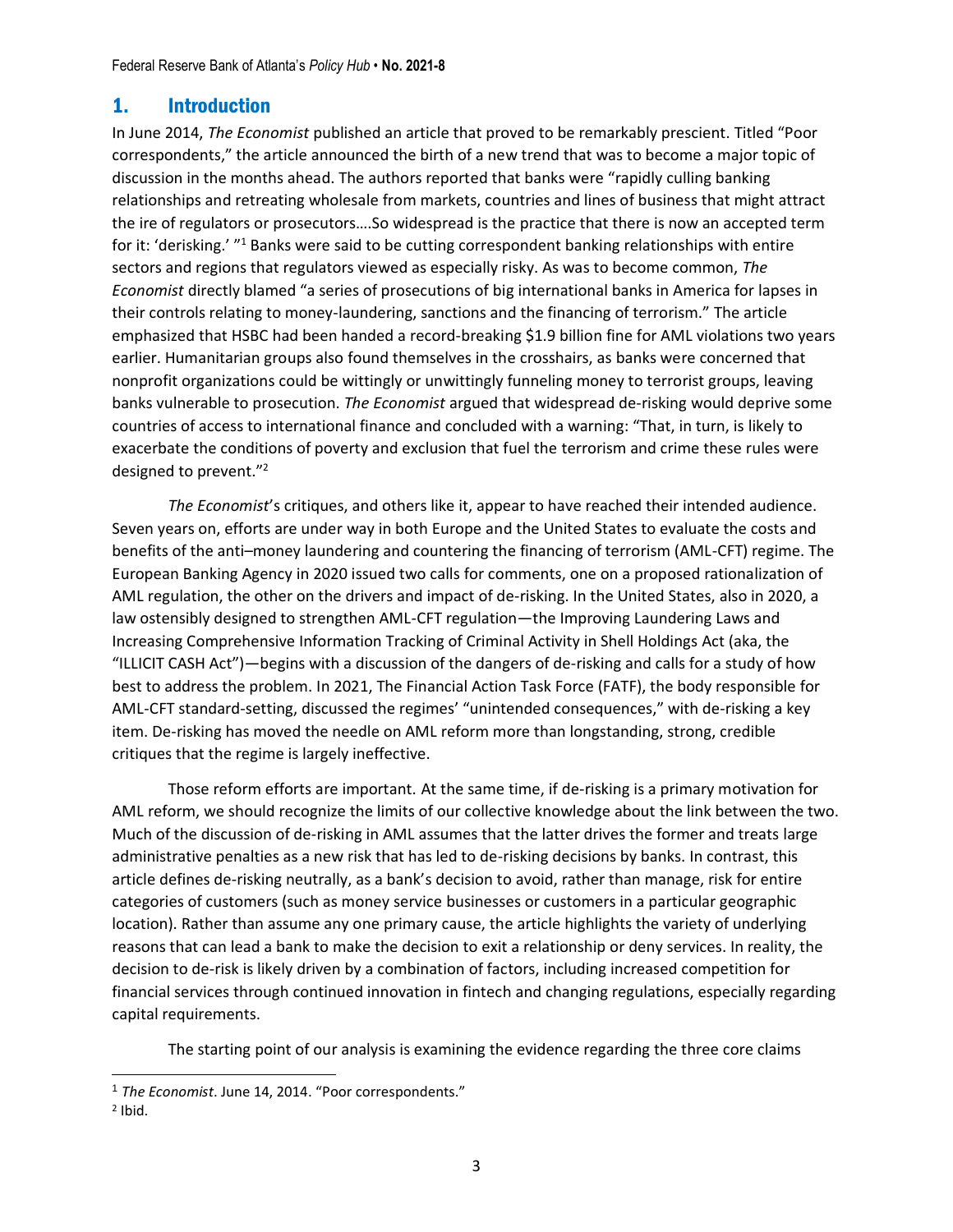baked into the common narrative around de-risking and AML: that de-risking is happening, that AML is driving it, and that de-risking would be quite costly in a variety of ways. The evidence is clear that banks have cut financial ties to some regions and sectors. We find significant reason to doubt, however, that AML enforcement has caused de-risking or led to widespread, deep financial strain. Thus, efforts to curb de-risking should not focus primarily on AML. Nor should efforts to reform the AML regime focus primarily on de-risking. This would also free up policy space for dealing with the specific areas and actors affected by de-risking decisions and processes.

The following section establishes the terms of the debate over de-risking and AML. In section 3, we establish a timeline for the de-risking agenda: when it became a priority and why. We draw on participant observation and interviews, an analysis of publications and Google search data, discussions on social media, and reports and minutes from relevant organizations and agencies. In section 4, we look more specifically at the available evidence on the drivers and impacts of de-risking, including a review of the geographical patterns of de-risking, the role of bank fines, and the effects on nonprofit organizations (NPOs) and remittances. Section 5 presents a general discussion of the findings and lays out a research agenda as the international community debates AML regime reform.

# 2. The Terms of the Debate

*The Economist* article cited above echoes three central claims about de-risking: that de-risking is happening, that AML drives it, and that de-risking entails substantial costs to the jurisdictions affected. These three claims together form a common premise in the de-risking discourse.

For example, the U.S. House Financial Services Committee in 2018 defined de-risking as "the practice of financial institutions to terminate relationships and close the accounts of clients and merchants deemed as 'high risk,' unprofitable, or complex, in order to avoid legal liability and greater regulatory scrutiny."<sup>3</sup> The memo continues, "There are concerns that banking relationships with these so-called 'high risk' clients and activities have become cost-prohibitive for financial institutions, because of increased compliance expectations."

The [Global Center on Cooperative Security](https://www.globalcenter.org/publications/understanding-bank-de-risking-and-its-effects-on-financial-inclusion-2/) writes that de-risking refers to "closing the accounts of clients perceived as high risk for money laundering or terrorist financing abuse, namely money service businesses, nonprofit organizations, correspondent banks, and foreign embassies." <sup>4</sup> Scott MacDonald, at th[e Center for Strategic and International Studies,](https://www.csis.org/analysis/there-new-normal-de-risking-caribbean) writes, "Broadly defined, de-risking refers to the restriction of correspondent banking relationships or business services from major global banks to certain jurisdictions due to concerns over money laundering or potential involvement in the financing of terrorist activities."<sup>5</sup>

In other cases, analysis links de-risking and AML less directly. In one of the earliest and most influential studies of de-risking, the World Bank writes: "The 'risk' in 'de-risking' is usually used in reference to the concern that the customer or partner could pose a higher than average risk for money laundering or terrorism financing, or that processing transactions for them might entail a breach of

<sup>&</sup>lt;sup>3</sup> Financial Services Committee majority staff memo. February 12, 2018.

<sup>4</sup> Durner, Tracey, and Liat Shetret. November 2015. Understanding bank de-risking and its effects on financial inclusion: An exploratory study, page 1.

<sup>5</sup> MacDonald, Scott B. October 2019. Is there a "new normal" for de-risking in the Caribbean? Center for Strategic and International Studies, page 2.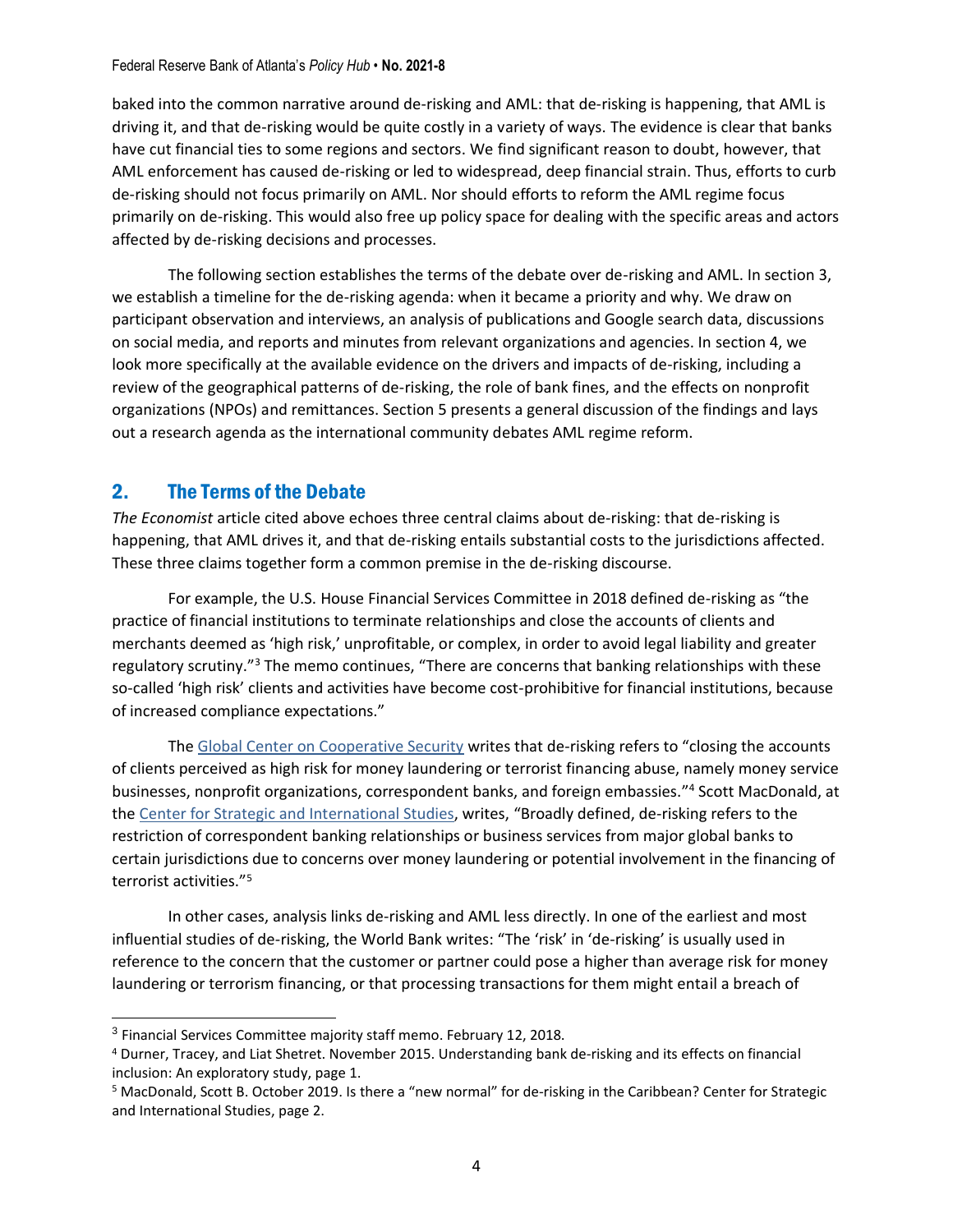sanctions regulations." The next sentence is notable: "However, it is not always evident that the withdrawal from correspondent banking is driven by risk-related concerns—and therefore whether 'derisking' is the most suitable term to describe it."<sup>6</sup>

Just as important as the drivers were the predicted effects. Authors argued that de-risking would cut off targeted jurisdictions and residents from needed financial services, leading to a spike in financial exclusion.<sup>7</sup> De-risking would lead to an increase in the cost of remittances, restricting the flow of a financial lifeline for many countries.<sup>8</sup> The targeting of NPOs would diminish their ability to provide much-needed services to their target populations.<sup>9</sup> If taken far enough, de-risking and the resulting financial exclusion would result in an increased role for cash and the black market.<sup>10</sup> This final claim was particularly dramatic, as it meant that efforts to curb money laundering might in fact be doing the opposite. In the summer of 2016, when the de-risking discussion was arguably at its peak (as we show below), the World Bank and the Association of Certified Anti–Money Laundering Specialists (ACAMS) hosted a two-day stakeholder workshop to discuss the problem. Their report on the findings and recommendations of that workshop reflect all of the discussions above. $^{11}$ 

Not everyone accepted this connection, of course. [FATF](https://www.fatf-gafi.org/documents/news/rba-and-de-risking.html) from the beginning has provided a direct counternarrative. FATF defines de-risking as "terminating or restricting business relationships with clients or categories of clients to avoid, rather than manage, risk in line with the FATF's risk-based approach." It then underscores the variety of possible drivers beyond AML: "De-risking can be the result of various drivers, such as concerns about profitability, prudential requirements, anxiety after the global financial crisis, and reputational risk. It is a misconception to characterize de-risking exclusively as an anti-money laundering issue." Only recently did FATF explicitly acknowledge that de-risking could be a consequence of the regime and in need of mitigation. <sup>12</sup>As we discuss below, this is part of a pattern whereby AML standard setters and regulators contest the narrative that AML causes de-risking, even as they accept that widespread denial of financial services poses important risks.

# 3. Documenting the Agenda's Emergence

In its broadest usage, de-risking means reducing the potential for losses associated with a given investment or financial relationship. In the early 2000s, for example, investment advisers were talking about de-risking pension investments through liability-driven investing. Development banks try to derisk infrastructure projects in order to encourage investment. <sup>13</sup> Following the 2007–08 financial crisis, regulators pushed banks to de-risk their books by boosting assets and cutting liabilities. De-risking is

<sup>9</sup> See, e.g., The Global NPO Coalition on FATF's statement on overregulation of NPOs at

https://fatfplatform.org/issues/over-regulation-2/.

<sup>6</sup> World Bank 2015, page 9.

<sup>&</sup>lt;sup>7</sup> See, e.g., Tracey Durner and Liat Shetret's November 2015 exploratory study produced for the Global Center on Cooperative Security and Oxfam, Understanding bank de-risking and its effects on financial inclusion: An exploratory study.

<sup>8</sup> See, e.g., International Finance Corporation's "Mitigating the Effects of De-risking in Emerging markets to Preserve Remittance Flows," EMCompass, note 22 (November 2016).

<sup>10</sup> https://www.acamstoday.org/de-risking-does-one-bad-apple-spoil-the-bunch/.

<sup>11</sup> World Bank and ACAMS. 2016. "Stakeholder Dialogue on De-risking: Findings and Recommendations."

<sup>&</sup>lt;sup>12</sup> FATF, Mitigating the Unintended Consequences of the FATF Standards, 2021

https://www.fatf-gafi.org/publications/financialinclusionandnpoissues/documents/unintended-consequencesproject.html.

<sup>13</sup> See, e.g., Jobst, Andreas A. March 2018. Credit risk dynamics of infrastructure investment: Considerations for financial regulators." World Bank Policy Research working paper no. 8373.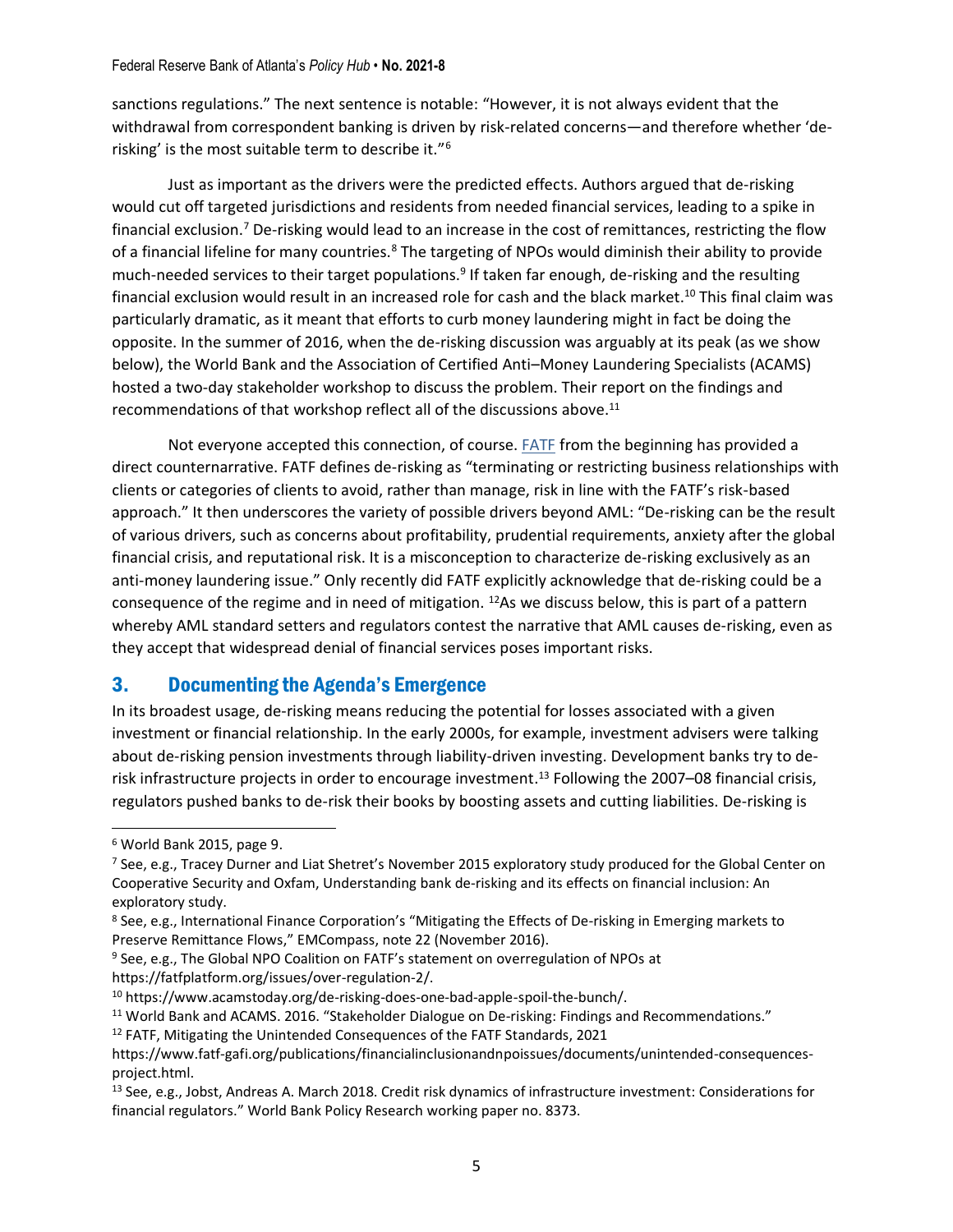now also a popular way to discuss green investments.<sup>14</sup> How and when did the use of the expression derisking bleed over into AML? Understanding the timing and source of the debate can help identify the drivers and effects of de-risking in an AML context.

#### **Google Trends Data**

We began with Google Trends, which provides data on search patterns using Google's search engine, including related topics.<sup>15</sup> If de-risking is becoming a major topic, we would expect people to search for that term more often. Drawing on *The Economist* article and our own experience in the conversation around AML, we searched for "de-risking" between 2004-2014. The search generates no topics that are obviously about illicit finance. The top five were, in descending order: pension, risk, strategy, employee benefits, and pension fund. From 2014-present, the related topics reflect a shift. "Financial Conduct Authority," the UK's top regulator, is in the top five. "Financial Action Task Force," "World Bank," and "Remittance" are sixth, ninth, and tenth, respectively. "The Caribbean" and "Money Laundering" are tenth and fifteenth. "Regulatory compliance" is sixteenth. These associations effectively track the diffusion of de-risking into the realm of AML.

#### **Nexis Uni Data***<sup>16</sup>*

We begin to understand the issue's emergence by tracking its use in print and on-line media. A Nexis Uni search of "de-risking" returned more than 10,000 results. We filtered those results to exclude "pension," because de-risking pensions investment is a major topic, and to require "laundering," which generated 2,170 results. Of these results, 98 percent appear after January 1, 2013.<sup>17</sup> Furthermore, 96 percent come after January 1, 2014.<sup>18</sup> Steep increases are clear in 2014 and 2015, with the largest spike in 2016.

The earliest relevant reference is on May 30, 2013.<sup>19</sup> In an interview, Jennifer Shasky Calvery (then the director of Financial Crimes Enforcement Network, or FinCEN) contested interviewer Rob Blackwell's notion that FinCEN's rule on money service businesses (MSBs) "resulted in a chilling effect, with many banks dropping their relationships with MSBs." Shasky Calvery responds: "I don't think that was necessarily the rule itself that led to that. I'm not going to speculate on what might have, but I've never heard it that it was the rule that caused this, if indeed there was such widespread de-risking." She then says that the notion that a major enforcement against a money-laundering operation using virtual currencies would lead to widespread de-risking would be "unanticipated" but would surely then be "addressed in the national conversation" in "the weeks, months and years to come."<sup>20</sup> *The Economist*

<sup>14</sup> E.g., United Nations Development Program. 2013. Derisking renewable energy investment: A framework to support policymakers in selecting public instruments to promote renewable energy investment in developing countries.

<sup>15</sup> Search last conducted September 30, 2020.

<sup>&</sup>lt;sup>16</sup> Nexis Uni is a database that includes access to more than 15,000 sources: print and online journals; television and radio broadcasts; newswires and blogs; local, regional, national and international newspapers; legal sources for federal and state cases and statutes; and business information on U.S. and international companies and executives. Until 2019, Nexis Uni was known as LexisNexis Academic.

<sup>17</sup> Results include 2,130 references.

<sup>18</sup> Results include 2,089 references.

<sup>&</sup>lt;sup>19</sup> Blackwell, Rob. (May 30, 2013). FinCEN chief: 'Digital Currencies are Exciting'. Payments Source. Many articles, for example, were read-outs from conference calls where participants mentioned the Money Laundering Control Act in a different context. https://advance-lexis-

com.prox.lib.ncsu.edu/api/document?collection=news&id=urn:contentItem:58J2-BMD1-JCRW-50CJ-00000- 00&context=1516831.

<sup>20</sup> Blackwell 2013.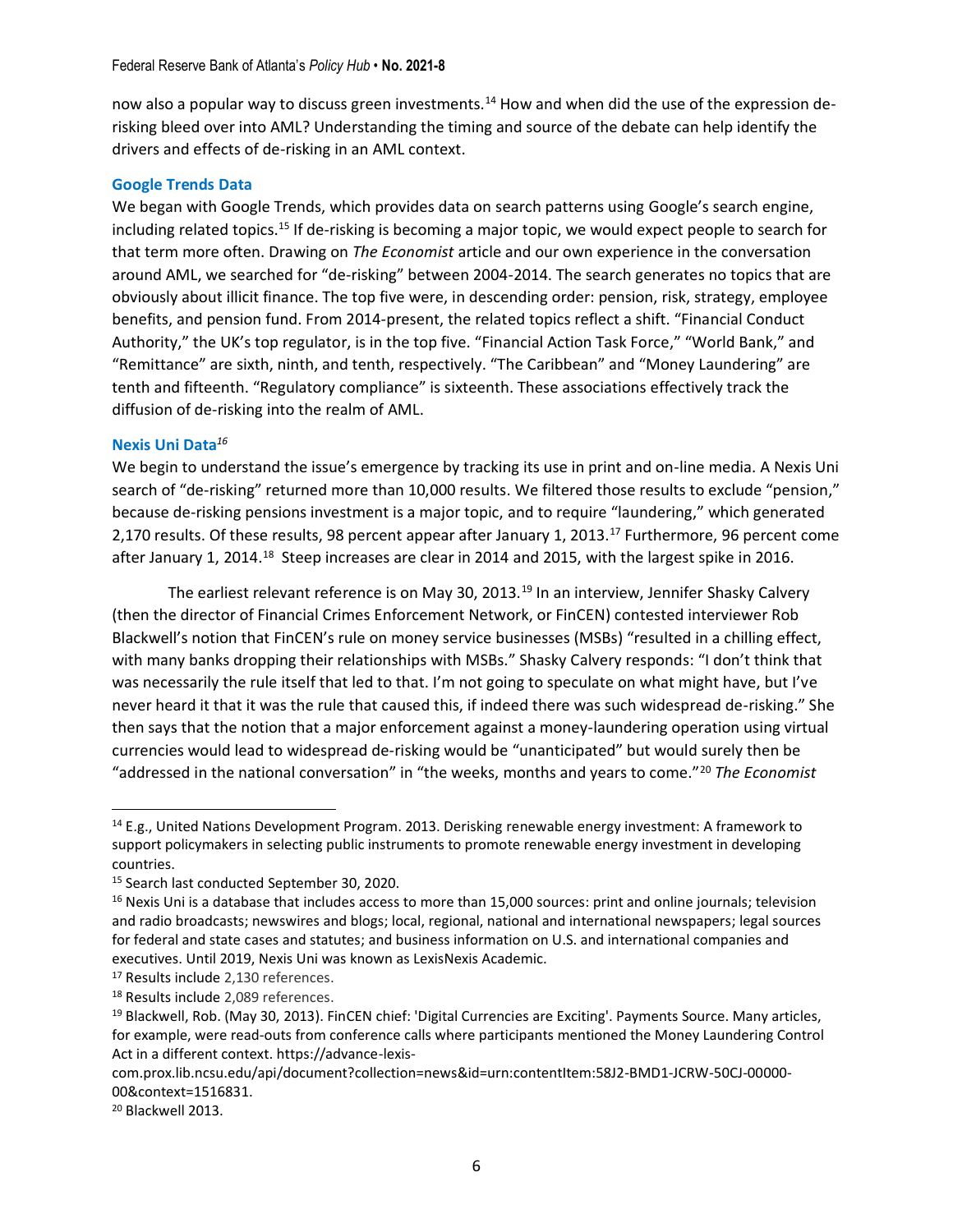article was published one year later.

#### **Social Media Data**

Tsingou's research underscores the significant role that the compliance industry itself plays as a semiautonomous actor within the regime.<sup>21</sup> Twitter in particular has an active community around the hashtags "#compliance" and "#AML," so we turned to Twitter as a way to "hear" that conversation. We rely on Crimson Hexagon to systematically review Twitter.<sup>22</sup> In contrast to most other social media analyses, Crimson Hexagon draws on Twitter's complete record of tweets (or "the full firehose"), not just a sample, and so is a valuable data source.

We searched for posts including de-risking, excluding "pension," from 2009 until January 31, 2020.<sup>23</sup> We did not limit this search to posts that included "laundering." That search generated 85,314 results. Based on a reading of documents and on conversations with AML experts, we separated the timeline into two groups: 2008 to 2013, and 2014 to January 31, 2020. Of the search results we obtained, 91.8 percent of the returns came between 2014 and 2020. Figure 1 shows this trend over time.



# Figure 1: Occurrences of "De-Risking" on Twitter, 2009–20

Source: Twitter data via Crimson Hexagon

<sup>21</sup> Tsingou, E. 2018. New governors on the block: The rise of anti-money laundering professionals. *Crime, Law and Social Change*, 69(2), 191–205.

<sup>&</sup>lt;sup>22</sup> Crimson Hexagon (now Brandwatch) is a social media analysis tool developed by political scientist Gary King. Pew Research, which uses the software to assess social media, and especially Twitter, notes that the software "examines all publicly available tweets and has access to Twitter's entire 'firehose.' " It is not a sample of tweets, however large, but a complete record of tweets. Retweets are included in the analysis. Pew Research wrote about their verification of Crimson Hexagon's algorithm at [http://www.journalism.org/2015/04/01/methodology](http://www.journalism.org/2015/04/01/methodology-crimson-hexagon/)[crimson-hexagon/](http://www.journalism.org/2015/04/01/methodology-crimson-hexagon/). The method behind the software is laid out at: Daniel Hopkins and Gary King. 2010. "[a method](https://gking.harvard.edu/files/abs/words-abs.shtml)  [of automated nonparametric content analysis for social science](https://gking.harvard.edu/files/abs/words-abs.shtml)." *American Journal of Political Science*, 54, 1, pages 229–47. Copy at<http://j.mp/2ovQqd5>

<sup>&</sup>lt;sup>23</sup> Search last conducted on February 10, 2020. We filtered "pension" from the results because posts about derisking in pensions are much more common, which effectively masks any trend within AML.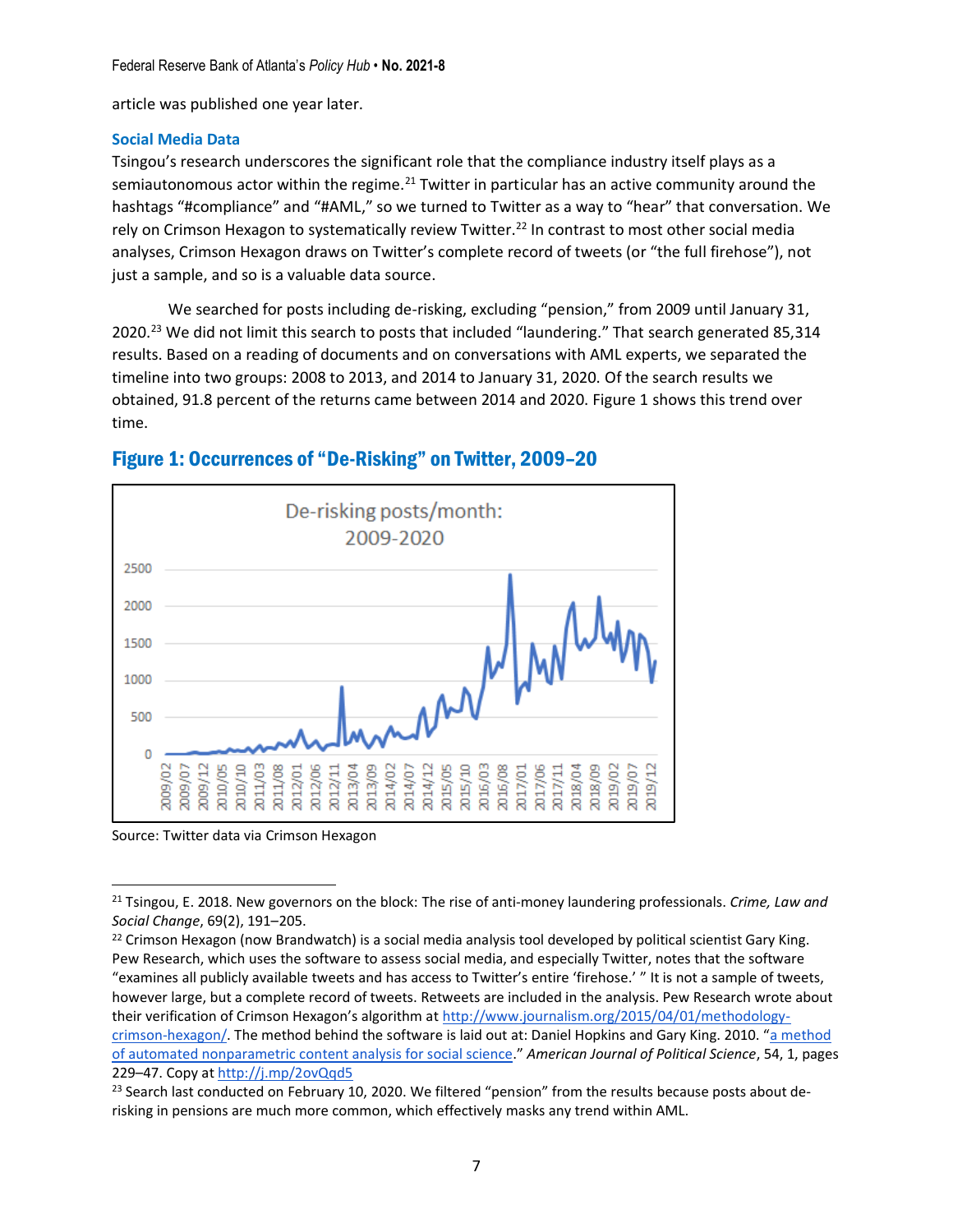Not all of these references are about AML, of course. The spike in early 2013, for example, is a World Economic Forum panel entitled "De-risking Africa." We use Crimson Hexagon's theme wheels, which highlight words commonly used together, to better judge the substance of the tweets. We again used 2013–14 as the dividing line for de-risking.

Figure 2 depicts words associated with de-risking from 2009 to 2013 as topic wheels. Similar to Google Trends searches discussed above, none of the terms associated with de-risking posts are related specifically to AML. They are related to standard questions about sources of, and responses to, investment risk. Banks are a secondary reference to markets.<sup>24</sup> In contrast, figure 2 is the topic wheel for 2014–18. Investment de-risking is now distinct from bank de-risking, suggesting that the term has taken on a new meaning. Regulation, correspondent banking, and the World Bank appear. The association with AML, as opposed to the many other plausible drivers of de-risking, shows that the conversation generally made a connection between de-risking and AML. It also shows the prominent role that the parts of the World Bank, with its research on cross-border flows and correspondent banking, played in the discourse, even as other parts of the Bank employed the wider and more typical usage of the term. All of these changes reflect the emergence of de-risking as a major topic within AML.



# Figure 2: Occurrences of Words Associated with"De-Risking," 2009–13

<sup>&</sup>lt;sup>24</sup> Again, we see signs of the high-level panel on "De-risking Africa" at the World Economic Forum in Davos. The panel was aired on CNBC Africa starting at 3 p.m. https://www.youtube.com/watch?v=1aJbpDUKTZA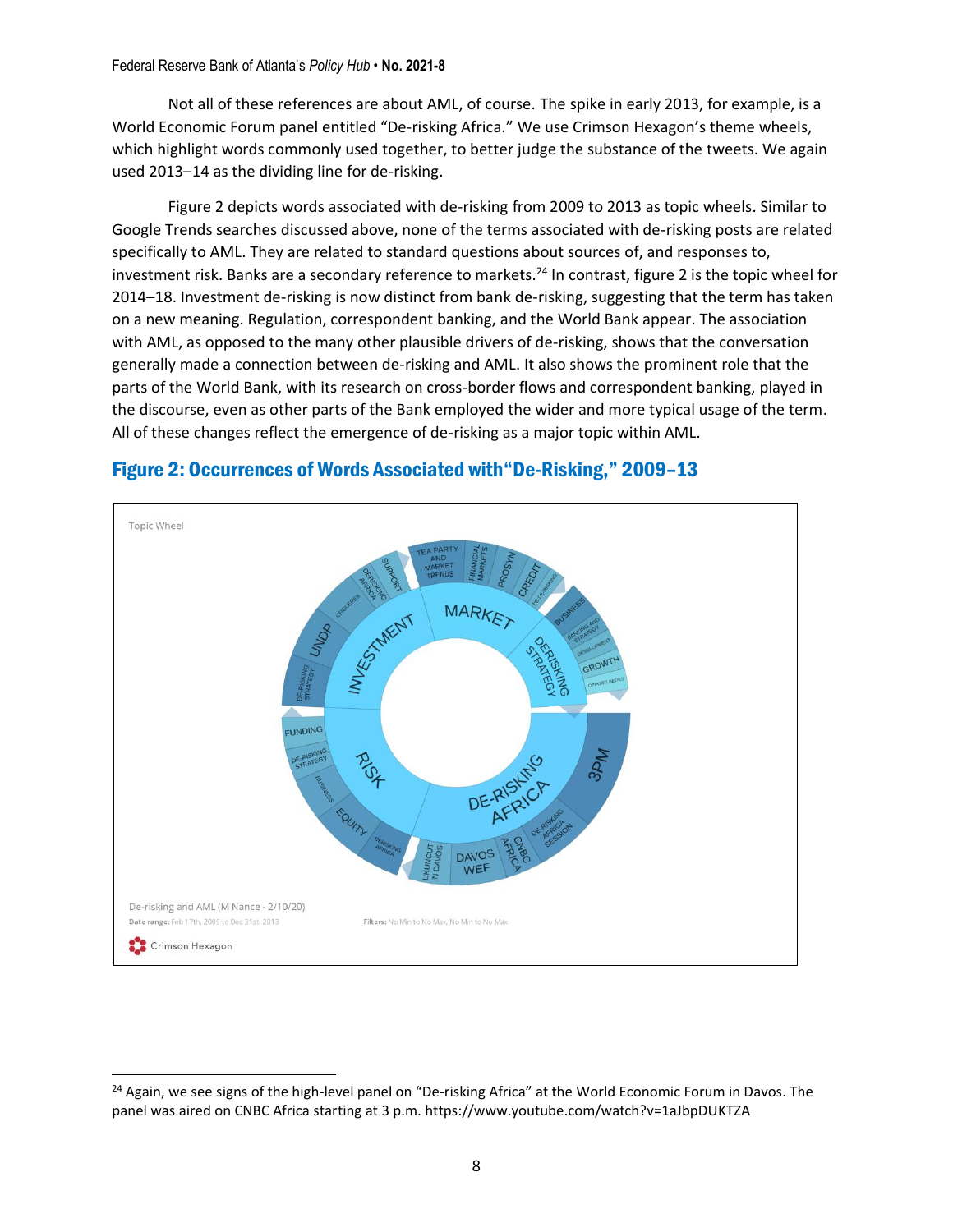

# **Analysis: Implications of Social Media Patterns**

The various platforms discussed above—Google searches for the term, analysis of publications on Nexis Uni, and more than 85,000 tweets on the topic—all point to 2014 as an inflection point. These charts and graphs reflect the birth of an idea. Prior to 2014, de-risking was not a topic associated with AML. By 2014, it clearly had become a major concern in AML banking circles. The peak number of references comes in late 2016, but their overall frequency increased until late 2018, at which point the frequency of references begins to decline. This timeline is important, as it helps us identify which evidence is relevant in considering the causes and effects of de-risking. It also underscores how quickly de-risking had an impact on the policy debate. Within four years of that peak, congressional hearings took place. Six years after the peak, de-risking was the justification for an overhaul to US AML regulations.

Finally, then–U.S. Comptroller of the Currency Thomas Curry first spoke publicly about de-risking in March 2014. In an interview conducted via email, Curry confirmed this general timeline.<sup>25</sup> When asked how de-risking came to his attention, he responded that "[p]rior to 2013 and thereafter," several banks were facing significant enforcement actions. "The prospect of possible criminal prosecution was a major motivation for banks. Some observers argued that the banking organizations simply curtailed or 'de-risked' account relationships with broad categories of customers or customers from certain geographic areas without conducting an individualized review of the relationship and the risks it may pose." As to who those "observers" were, he wrote that the term included "a wide range of interests. They include: financial institutions, trade groups, foreign governmental agencies, charities, advocates and financial and other media commentators."

<sup>25</sup> Interview conducted via email with Nance. May 7–10, 2018. Interview on file with the authors.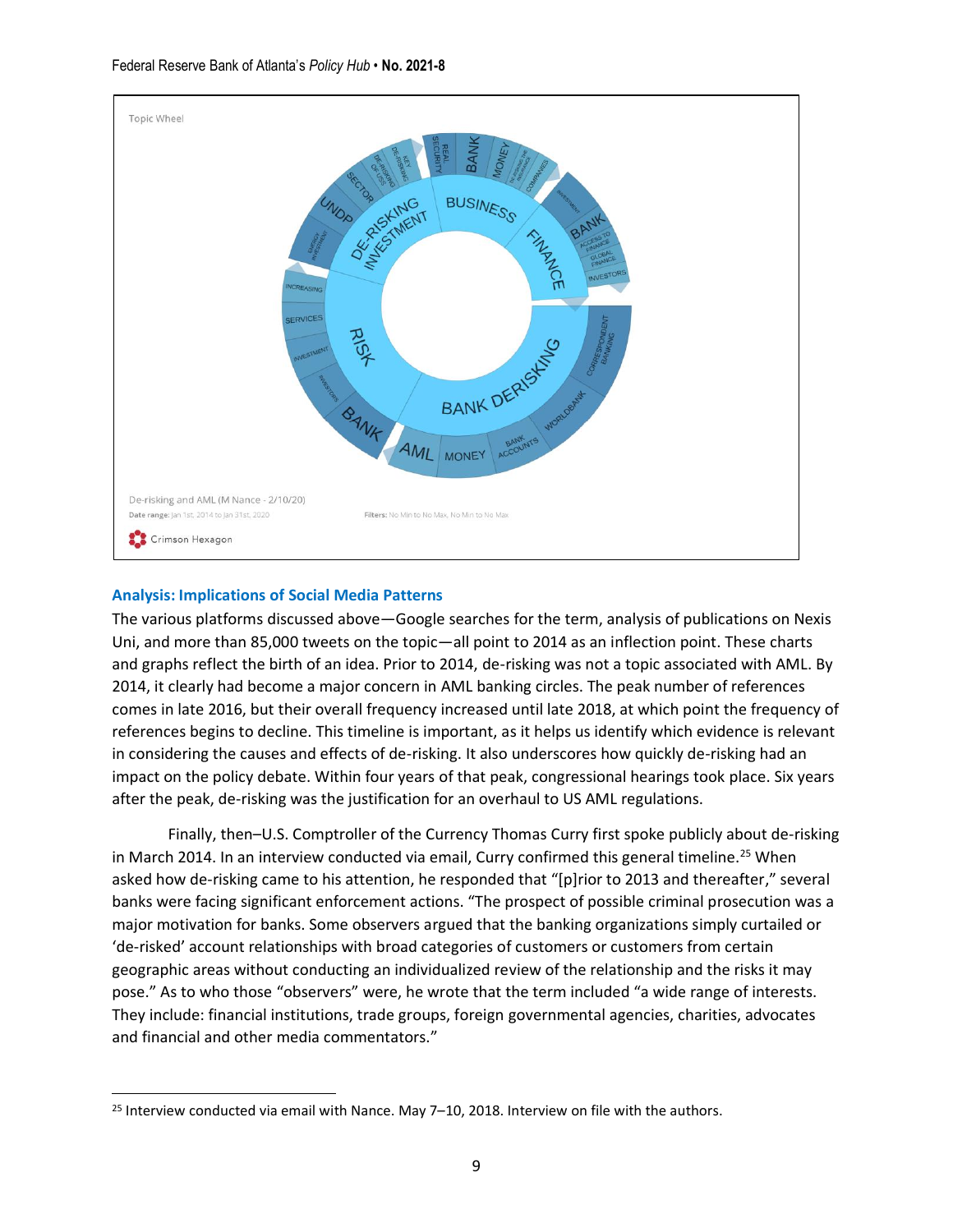# 4. Considering Conflicting Evidence

Having reviewed the timeline of the narrative linking AML and de-risking, we now turn our attention to the evidence regarding its three key claims: that banks are making categorical decisions to exit or deny a relationship rather than managing risk, that AML is the driver, and that this de-risking is costly to those in impacted sectors or geographical regions.

## **Patterns of De-Risking**

The most reliable data on this topic come from SWIFT, the messaging network used by financial institutions. Those data, however, are difficult to access. Fortunately, because of concerns over derisking, the Committee on Payment and Market Infrastructures (CPMI) within the Bank of International Settlements now issues a yearly report on the global correspondent banking network using SWIFT data. <sup>26</sup> We begin with evidence from those reports, which analyze monthly payment message data for over 200 countries and jurisdictions from 2011 to 2019.

*It is clear that the number of correspondent banking relationships (CBRs) globally is declining.* A CBR is the agreement between two banks in different jurisdictions that allows a local bank to provide account and payment services for a bank abroad.<sup>27</sup> CBRs also facilitate cross-border payments, including remittances. The number of CBRs is the most commonly cited measure of de-risking. The CPMI report shows that CBRs are dropping globally. The number of active correspondents fell by 22 percent between January 2011 and December 2019, and the number of corridors fell by roughly 12 percent.

*CBRs have declined in every region and in nearly every country but have not declined as much in advanced economies as they have in emerging market economies. Small island developing states and dependent territories have seen the largest decline*. The report specifies seven different regions. <sup>28</sup> The total percentage change in the number of active correspondents from 2011–19 ranges from –13.6 percent (Northern America) to –34.2 percent (Americas, excluding Northern America). The five other regions saw changes in a much tighter range: between –22.8 percent and –25.9 percent. Changes in the average number of counterparty countries is a rough indicator of how perilous the situation is for a country. Those data yield two distinct groups. The largest changes in the average number of counterparty countries have been in the Americas (excluding North America), Europe (excluding Eastern Europe), and Oceania: –19.6 percent, –13.2 percent, and –29.2 percent, respectively. The changes were much smaller in Africa (–6.8 percent), Asia (–6.8 percent), Eastern Europe (–5 percent), and North America (–1.8 percent). In Oceania, it was –24.1 percent. The largest drops in the average number of direct counterparty countries were in Melanesia (–40.5 percent), Polynesia (–35.8 percent), and the Caribbean (-33.4 percent).<sup>29</sup>

<sup>&</sup>lt;sup>26</sup> From the report: "The statistics cover monthly payment message data for more than 200 countries and jurisdictions from 2011 to 2019. The data set lays out a network of bilateral relationships (either bank-to-bank or country-to-country). From these payment messages, the following measures can be calculated: (i) a cross-border payment message from one country to another identifies a *corridor*; (ii) a cross-border payment message from one bank to another identifies a *correspondent banking relationship*; and (iii) the count of *active correspondents* measures, corridor by corridor, the number of banks abroad that have received messages sent by banks in a given country."

<sup>&</sup>lt;sup>27</sup> Bank for International Settlements. https://www.bis.org/cpmi/paysysinfo/corr\_bank\_data.htm.

<sup>&</sup>lt;sup>28</sup> The regions are Africa, the Americas (excluding North America), Asia, Eastern Europe, Europe (excluding Eastern Europe), Northern America, and Oceania.

<sup>29</sup> https://www.bis.org/cpmi/paysysinfo/corr\_bank\_data/corr\_bank\_data\_commentary\_2008.htm.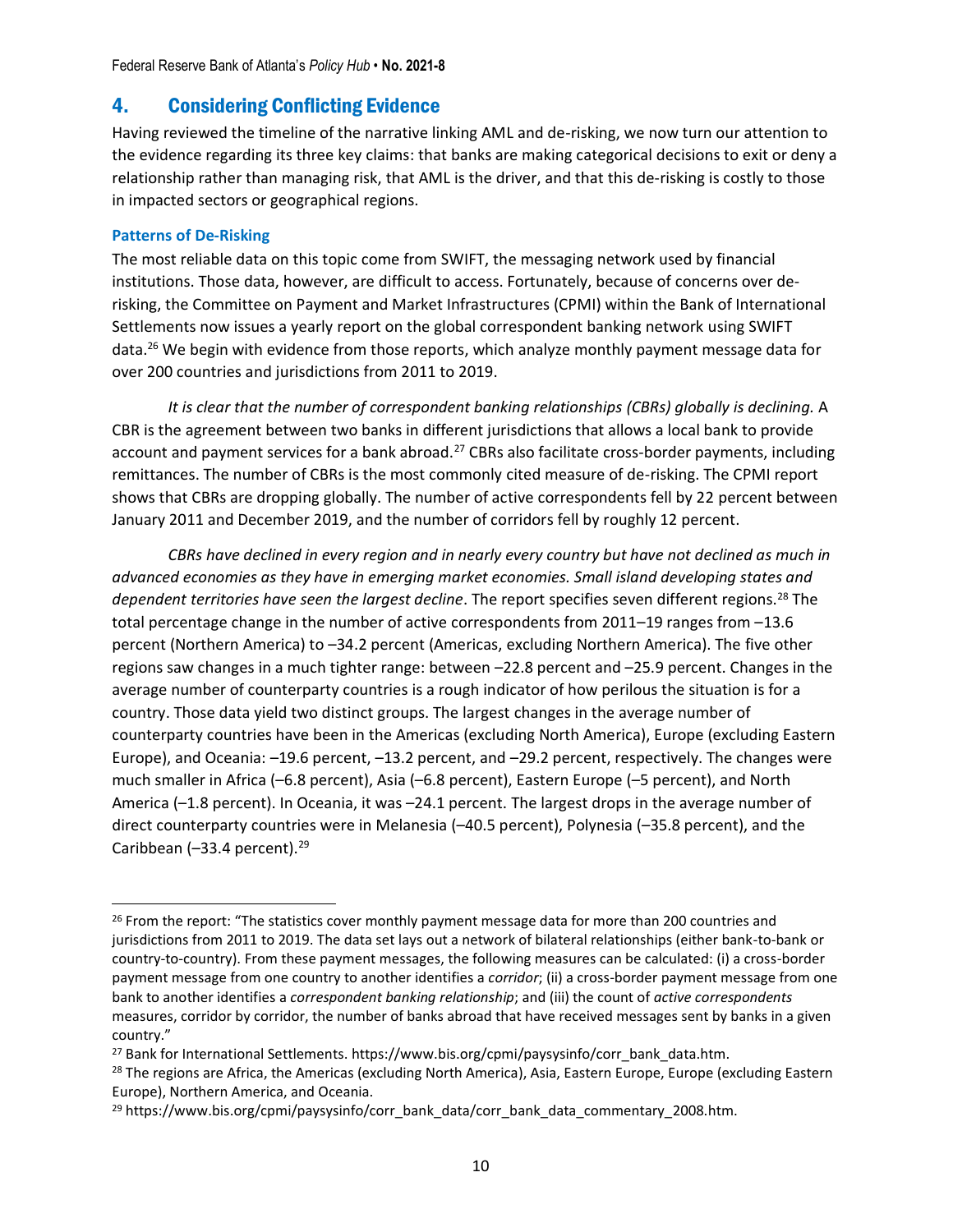*The report shows that financial activity overall has increased even as CBRs have decreased, although there is important variation across countries*. From 2011 to 2019, the volume of payment messages has increased roughly 45 percent, and the total value of those payments increased by roughly 22 percent. Advanced economies saw the smallest increase in value and volume of payments: under 10 percent. Small island developing states and dependent territories saw a roughly 30 percent increase in volume and a 25 percent increase in value. Emerging market economies saw over a 50 percent increase in volume and a roughly 35 percent increase in value.

That said, 78 out of 228 jurisdictions—or just over one-third—saw a decrease in the total value of transactions from 2011 to 2019. That group is a wide-ranging one. The largest drops in value were in Cyprus (–82.1 percent) and Latvia (–77.7 percent). Nor were all jurisdictions that saw a decline on the typical lists of offshore financial centers (OFCs). Austria, Denmark, Finland, Norway, and the Baltic states saw declines. Macedonia, Mexico, Moldova, Monaco, and Morocco also saw declines. Jurisdictions commonly listed as OFCs are included, but not all OFCs saw a decline. The table below shows these numbers for the jurisdictions on Zorome's (2007) influential list of OFCs. Except for Ireland, all have seen a drop in the number of CBRs. Of those, two-thirds have seen an increase in transaction volume. Roughly half (10 out of 21) have seen an increase in transaction value.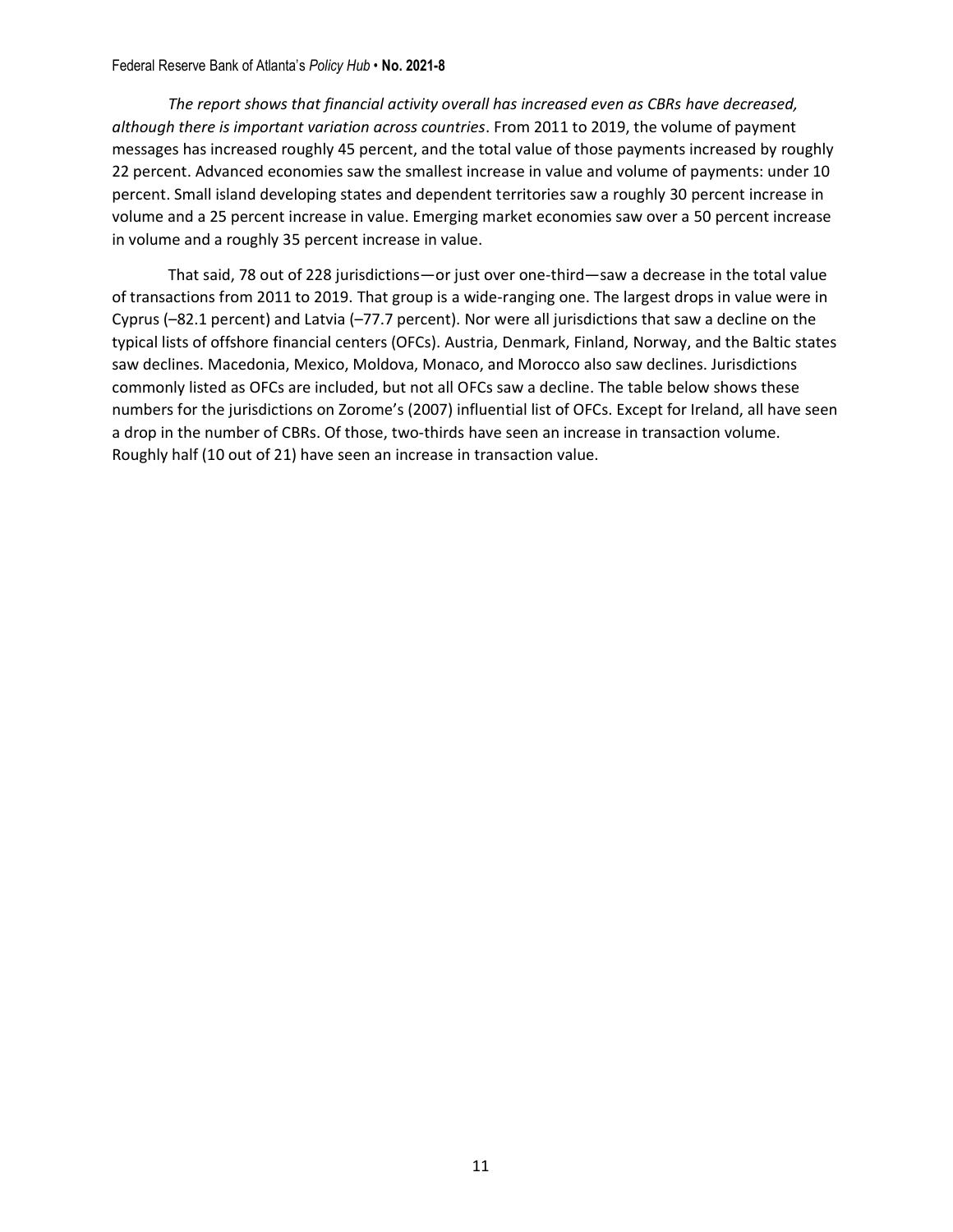| <b>Jurisdictions Zorome</b><br>Named as Offshore<br><b>Financial Centers</b> | <b>Percentage Drop in CBRs</b><br>(Counterparties Abroad) | Percentage Change in<br><b>Cumulative Transaction</b><br>Volume | Percentage Change in<br><b>Cumulative Transaction</b><br>Value |
|------------------------------------------------------------------------------|-----------------------------------------------------------|-----------------------------------------------------------------|----------------------------------------------------------------|
| <b>Bahamas</b>                                                               | $-34.7$                                                   | 39.8                                                            | $-32.7$                                                        |
| Bahrain                                                                      | $-31.4$                                                   | 37.1                                                            | 55.4                                                           |
| <b>Barbados</b>                                                              | $-32.5$                                                   | 24.9                                                            | $-30.2$                                                        |
| Bermuda                                                                      | $-60.4$                                                   | $-3.8$                                                          | $-24.3$                                                        |
| Cayman Islands                                                               | $-25.4$                                                   | 42.4                                                            | $-19.0$                                                        |
| Hong Kong                                                                    | $-16.8$                                                   | 43.5                                                            | 142.3                                                          |
| Cyprus                                                                       | $-33.9$                                                   | $-40.3$                                                         | $-82.1$                                                        |
| Guernsey                                                                     | $-45.1$                                                   | $-10.3$                                                         | $-40.7$                                                        |
| Ireland                                                                      | 11.0                                                      | 82.6                                                            | 530.8                                                          |
| Isle of Man                                                                  | $-68.2$                                                   | 92.5                                                            | $-37.2$                                                        |
| Jersey                                                                       | $-47.9$                                                   | $-17.1$                                                         | $-22.2$                                                        |
| Latvia                                                                       | $-38.8$                                                   | $-58.8$                                                         | $-77.7$                                                        |
| Luxembourg                                                                   | $-12.2$                                                   | 67.5                                                            | 15.2                                                           |
| Malta                                                                        | $-19.5$                                                   | $-33.2$                                                         | $-22.7$                                                        |
| Mauritius                                                                    | $-42.1$                                                   | 73.3                                                            | 30.0                                                           |
| <b>Netherlands Antilles</b>                                                  | $-29.5$                                                   | $-26.5$                                                         | $-32.2$                                                        |
| Panama                                                                       | $-24.3$                                                   | 11.4                                                            | $-9.0$                                                         |
| Singapore                                                                    | $-12.4$                                                   | 51.3                                                            | 25.3                                                           |
| Switzerland                                                                  | $-26.4$                                                   | 1.5                                                             | 13.5                                                           |
| United Kingdom                                                               | $-10.9$                                                   | 28.5                                                            | 2.4                                                            |
| Uruguay                                                                      | $-42.4$                                                   | 10.7                                                            | 70.8                                                           |
| Vanuatu                                                                      | $-57.8$                                                   | 44.8                                                            | 65.4                                                           |

Note: Figures depict changes between 2011 and 2019 in jurisdictions that Zorome (2007) identifies as offshore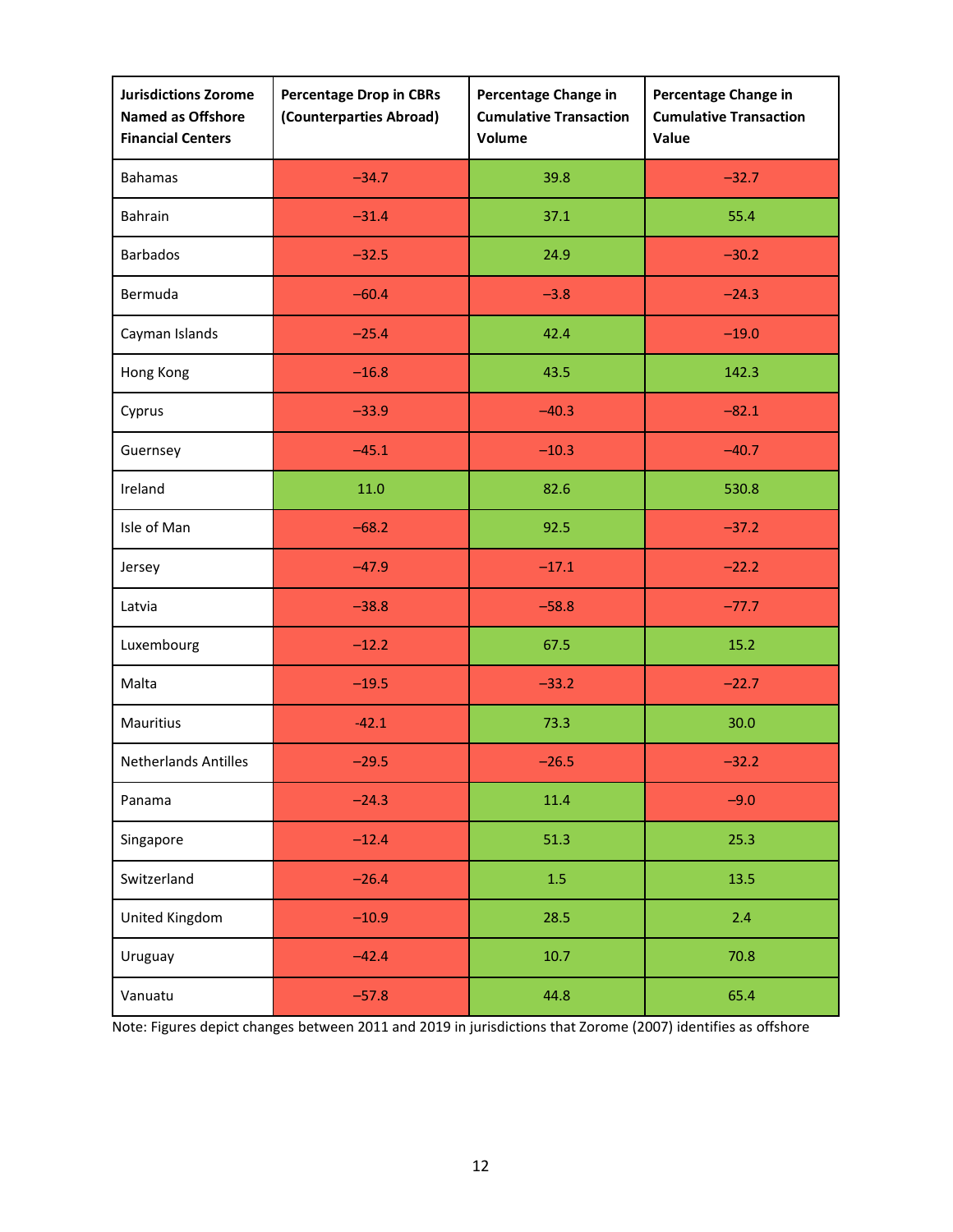financial centers. Source: Data from BIS chart pack adapted from Rice, von Peter, and Boar (2020). 30

Taken as a whole, data on CBRs do not reflect the more dramatic predictions of de-risking. The number of CBRs has dropped globally, but that decline has not necessarily meant a drop in the volume or value of transactions, which ultimately is the primary concern. There are regional variations. Polynesia, Micronesia, and the Caribbean have been the hardest hit in terms of the declining numbers of counterparties abroad. Even within those regions, variations occur. Small island states and dependent territories saw large increases in the volume (30 percent) and value (25 percent) of transactions. But the table above shows that all Caribbean islands on Zorome's OFC list saw a drop in total value of transactions, ranging from –19 percent to –32.7 percent. If anything, the data show that we need a much more granular understanding of the drivers and impact of financial institutions' decisions to provide or deny financial services to particular jurisdictions. Recent advances in tracking the true home and destination of cross-border flows would likely be a productive way to make sense of the dramatically different patterns in the chart above.<sup>31</sup>

### **The Role of Bank Fines**

The data on CBRs above provide a view of the patterns of de-risking. The question of bank fines and AML enforcement speaks more directly to the drivers of de-risking. The key claim is that the fines, particularly in the United States, jumped an order of magnitude around 2012 or 2013, which made banks especially risk-averse to continuing or deepening financial relations in countries with "unreliable" AML systems. As with the discussion of CBRs, the discussion of bank fines and their role in de-risking leaves out important nuance.

*We need better, more accessible data on bank fines.* Data on bank fines and settlements are far from transparent. Major regulators in the United States all report on fines and settlements in different formats and on different schedules. There is, to our knowledge, no public database that tracks bank fines and settlements.<sup>32</sup> The Association of Certified Anti–Money Laundering Specialists reportedly gathers this information but does not make it public. Often organizations like ACAMS or the financial press will report out total fines in a given year, but those one-off headline reports do not allow for detailed analysis.<sup>33</sup>

The UK's Financial Conduct Authority (FCA) provides a better model, with an annual [online list of](https://www.fca.org.uk/news/news-stories/2020-fines)  [fines levied,](https://www.fca.org.uk/news/news-stories/2020-fines) including total value and links to details of the individual cases. The FCA data hold a warning for making policy based on broad descriptive statistics like yearly changes in fines. For example, we can say that fines levied by the FCA have dropped by more than 50 percent from 2013 to 2019 (the years for which data are available): from £474 million to £192 million. That information omits substantial swings in the intervening years. It also misses that 2013 was an outlier, with major fines issued in two cases: nearly £100 million related to the LIBOR manipulation and nearly £138 million against JPMorgan Chase

<sup>30</sup> Rice, Tara, Goetz von Peter, and Codruta Boar. 2020. On the global retreat of correspondent banks. *BIS Quarterly Review*. March 2020.

<sup>31</sup> See, for example: Coppola, Antonio, Matteo Maggiori, Brent Neiman, and Jesse Schreger. April 2021. Redrawing the map of global capital flows: The role of cross-border financing and tax havens.

<sup>&</sup>lt;sup>32</sup> There are some specific projects that do the tremendous work of gathering the data by hand. Notably, the two we know of come to different conclusions. See: An empirical analysis of the impact of fines on bank reputation in the US and UK (Tilley, Sharadha V., Brian Byrne, and Joseph Coughlan 2018) and All bark and no bite: The political economy of bank fines in Anglo-America (Macartney, Huw, and Paola Calcagno, 2019, *Review of International Political Economy* 26(4): 630–65).

<sup>33</sup> A business site, amlintelligence.com, has a fines and penalties database available to subscribers.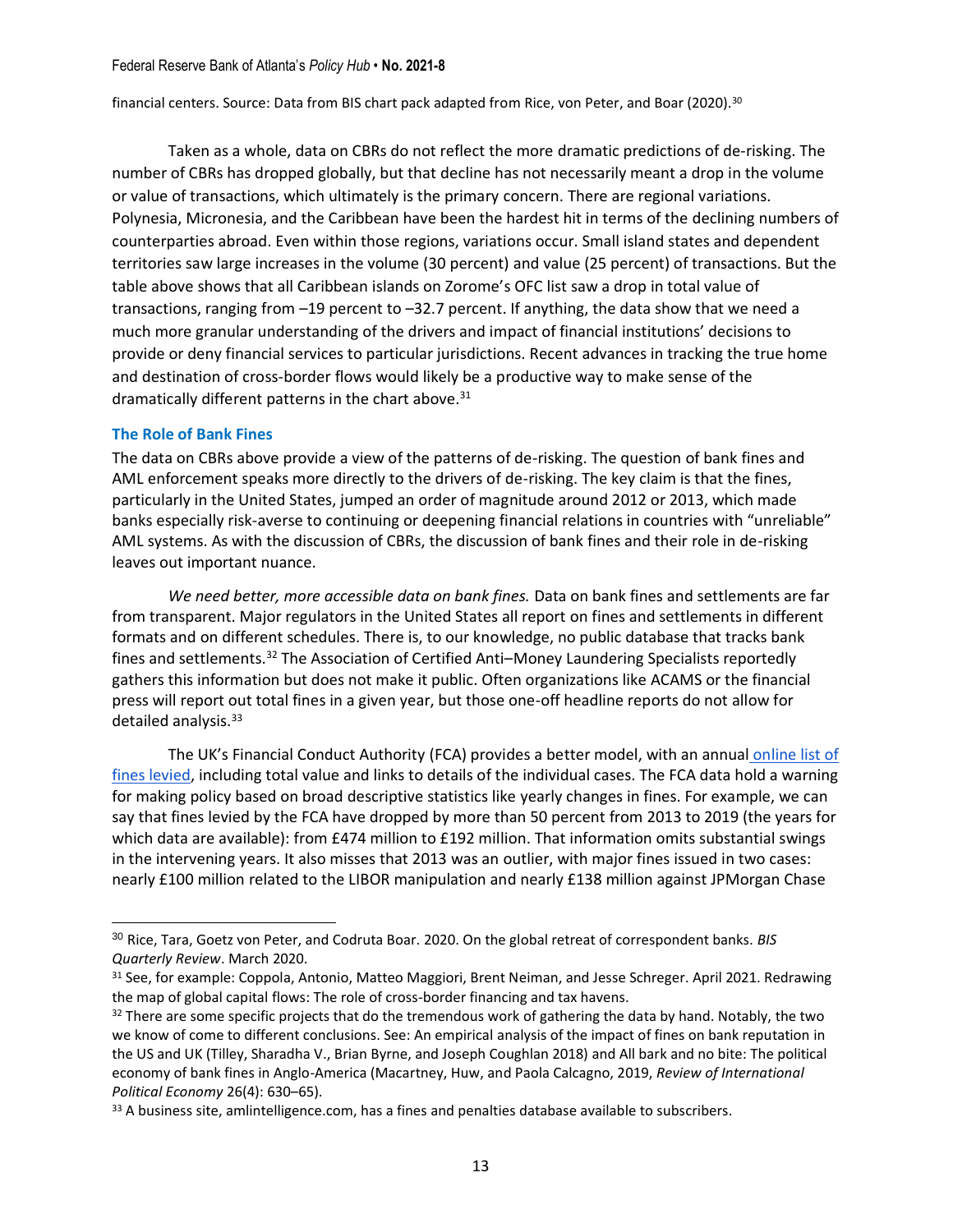for the "London Whale" trades. Total fines in 2014 included those worth £1.1 billion against five global banks "for failing to take reasonable care to organise and control its affairs responsibly and effectively with adequate risk management systems in relation to G10 spot FX voice trading in London." In short, headline data about the overall fines placed on banks gloss over significant yearly variation, often driven by a few very large fines or the lack thereof. A lack of clear, public data on bank fines currently inhibit a more thorough debate over this important question.

*Declines in CBRs predate the large bank fines that began in 2013 and 2014.* Even if we accept those vague numbers at face value, there are problems with the narrative that increasing AML fines are driving de-risking. Returning to the data on CBRs cited above, the decline in CBRs goes back at least as far as 2011, before the major penalties noted above had been made public. The International Monetary Fund (IMF) traces the roots of de-risking to the 2007/8 financial crisis, which led to a re-evaluation of risk appetite, a focus by global banks on key markets, and increases in capital and liquidity requirements. While the reforms helped restore financial stability, the IMF notes that they also make correspondent banking a much less attractive business line.<sup>34</sup>

*Large international banks blame AML; everyone else blames large international banks.* An early, influential project headed by the World Bank reported survey responses from 24 large international banks, 170 local/regional banks, and banking authorities in 110 jurisdictions.<sup>35</sup> The groups pointed to different drivers of the decline in CBRs.

Among the authorities, the two most cited drivers were a lack of profitability (64 percent) and changing risk appetites (55 percent). Changes to regulatory or supervisory requirements in the correspondent's jurisdiction and concerns about money laundering and terrorism financing were tied for third at 48 percent. Structural changes to the correspondent bank or reorganization of business portfolio was more commonly named (27 percent) than a listing by FATF or other international body (23 percent). Local and regional banks, which are more often the targets of de-risking, ranked regulatory requirements and AML/CFT concerns as fourth and fifth most important concerns, respectively. They ranked profitability, overall risk appetite, and structural/business changes to the correspondent bank as more important drivers.

Large international banks saw it differently. They highlighted concerns about money laundering and terrorism financing risks (95 percent) and lack of AML/CFT compliance (85 percent). Put differently, when asked about the drivers of de-risking, 95 percent of large international banks named AML/CTF concerns, while only 48 percent of authorities did, and only 19 percent of local/regional banks. A 2018 World Bank report based on eight in-depth case studies concluded that the decline in CBRs was a combination of basic profitability of accounts and AML/CFT concerns.

*Large bank fines stem from sustained patterns of violations and from sanctions violations, not from isolated AML mistakes.* IMF research casts yet more doubt on the simple version of the AML/derisking narrative. The organization notes that increasing fines have fueled concerns among banks, especially those related to AML-related customer due diligence requirements. Based on IMF calculations, however, fines related to AML-CFT account for only 16 percent of total misconduct costs. Most infractions related to customer due diligence requirements take place in the United States and are related to sanctions, not anti–money laundering. Out of the 24 fines more than \$100 million, penalties

<sup>34</sup> International Monetary Fund. March 16, 2017. Recent trends in correspondent banking relationships-Further considerations.

<sup>&</sup>lt;sup>35</sup> The World Bank. November 2015. Withdrawal from correspondent banking: Where, why, and what to do about it.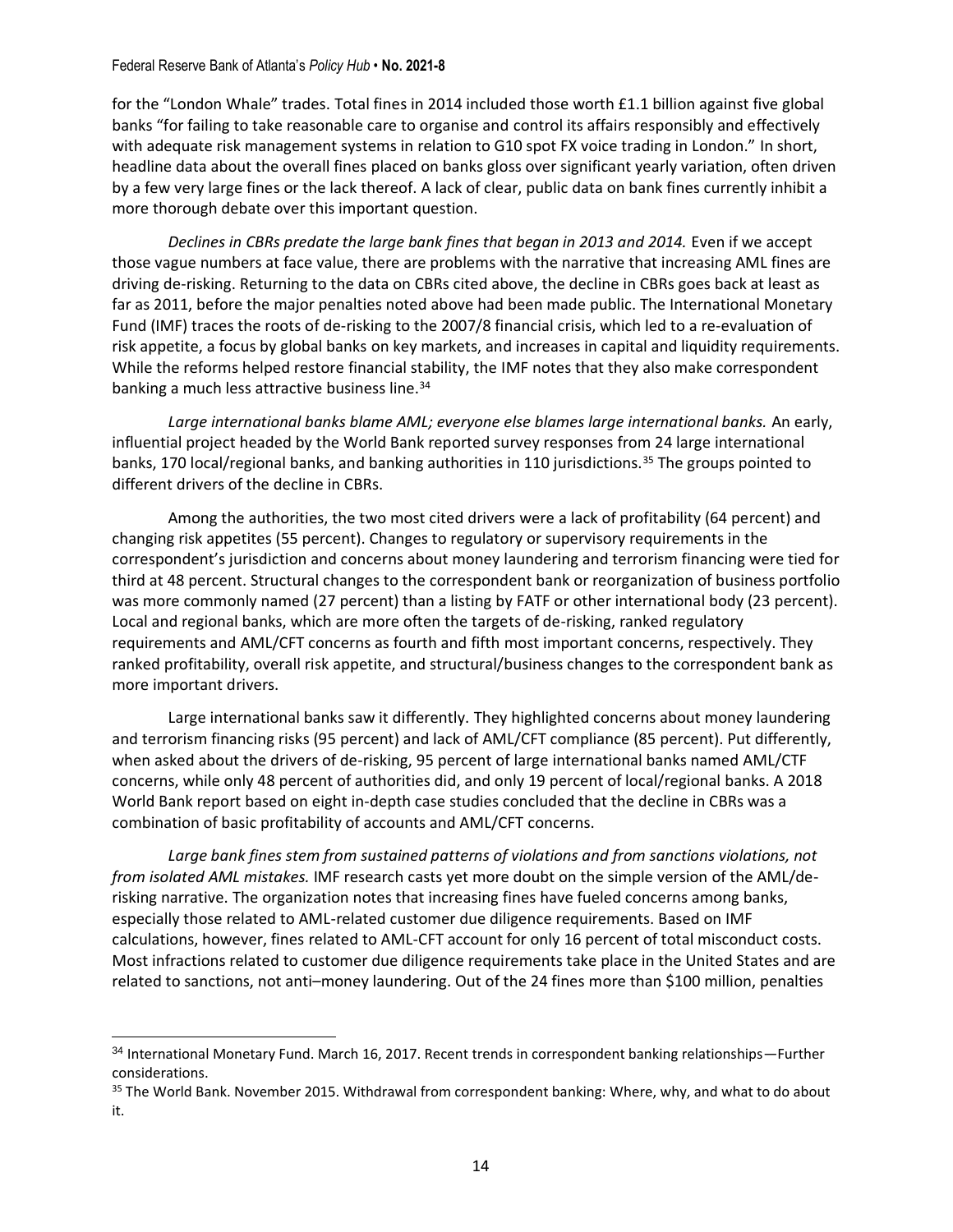related to AML-CFT accounted for less than 20 percent of the total.<sup>36</sup> There are few calls, however, to roll back the very active sanctions regime in the United States.

The distinction between AML-CFT and sanctions points to another contextual reality that should be included both in banks' reactions to large fines and in judging whether AML-CFT enforcement has become too harsh. As the IMF summarizes it: "High-profile enforcement actions in the United States involving global banks have focused on cases where the violations were repeated, systematic, and egregious, representing a fundamental failure of the risk management systems of the banks in question."<sup>37</sup> In other words, \$1 billion fines do not result from a missing suspicious activity report.

As noted above, the infamous \$1.9 billion penalty paid by HSBC in 2012 arguably inspired some of the discussion of de-risking. It bears re-examining that fine in light of the contextual factors above, none of which are mentioned by *The Economist*. HSBC acknowledged that the transactions in question were worth "at least" \$1.256 billion. Forfeiture of that amount made up the bulk of the penalty. HSBC's total holdings at the time of the penalty were worth \$2.7 trillion, and the fine was 0.07 percent of those holdings.<sup>38</sup> Profits in 2012 were \$15.33 billion and rose to \$17.8 billion in 2013.<sup>39</sup> HSBC's market capitalization rose from roughly \$140 billion at the time of the announcement to \$231.88 billion six months later.<sup>40</sup> A \$1.9 billion fine does not seem to have drastically affected the bank's profitability or tarnished its reputation. More importantly, the fine was not for "lapses" in AML systems. A report from a U.S. Senate investigation into the case shows that HSBC knowingly and willingly failed to maintain proper compliance systems.<sup>41</sup> It understaffed and sidelined its compliance department. It classified foreign affiliates as low risk despite U.S. law that clearly requires they be classified as high risk, and it failed to review transactions that were flagged as suspicious. It facilitated "U-turn transactions" to evade sanctions on Iran and allowed clients to open more than 2,000 bearer share accounts.<sup>42</sup>

The discussion of the increasing size of bank fines should not occur outside the context of the actions being penalized. As the IMF writes of the general trend, these fines may be shaping banks' risk appetite more generally, "even though high-profile enforcement actions have involved institutions demonstrating a sustained pattern of serious violations or intentional evasion of sanctions over a period of years."<sup>43</sup>

#### **Cross-Border Flows and Remittances**

Although the CPMI reporting of SWIFT data shows a decline in the number of CBRs globally, as indicated above, this decline has not prevented the volume of messages sent from rising. That does not show what might have happened had the number of CBRs not fallen, but it does show that substantial growth in the number of cross-border transactions happened even as the number of CBRs was falling. In parallel, there is a new focus on the ease and volumes of cross-border transaction volumes rather than

<sup>43</sup> IMF 2017.

<sup>36</sup> Erbenova et al., 2016. pages 23–6.

<sup>37</sup> IMF 2016, page 25.

<sup>38</sup> https://www.macrotrends.net/stocks/charts/HSBC/hsbc/total-assets.

<sup>39</sup> https://www.statista.com/statistics/224577/hsbcs-profit/.

<sup>40</sup> https://www.macrotrends.net/stocks/charts/HSBC/hsbc/market-cap.

<sup>&</sup>lt;sup>41</sup> U.S. vulnerabilities to money laundering, drugs, and terrorist financing: HSBC case history. Majority and Minority Staff Report. Permanent Subcommittee on Investigations. Committee on Homeland Security and Governmental Affairs. July 17, 2012.

<sup>42</sup> Bearer share accounts are accounts for which ownership is granted by holding the physical stock certificate. The issuing company does not track ownership and transfers require only handing over the physical copy of the certificate. FATF identifies them as a means for obscuring the beneficial owner of an account, which facilitates money laundering.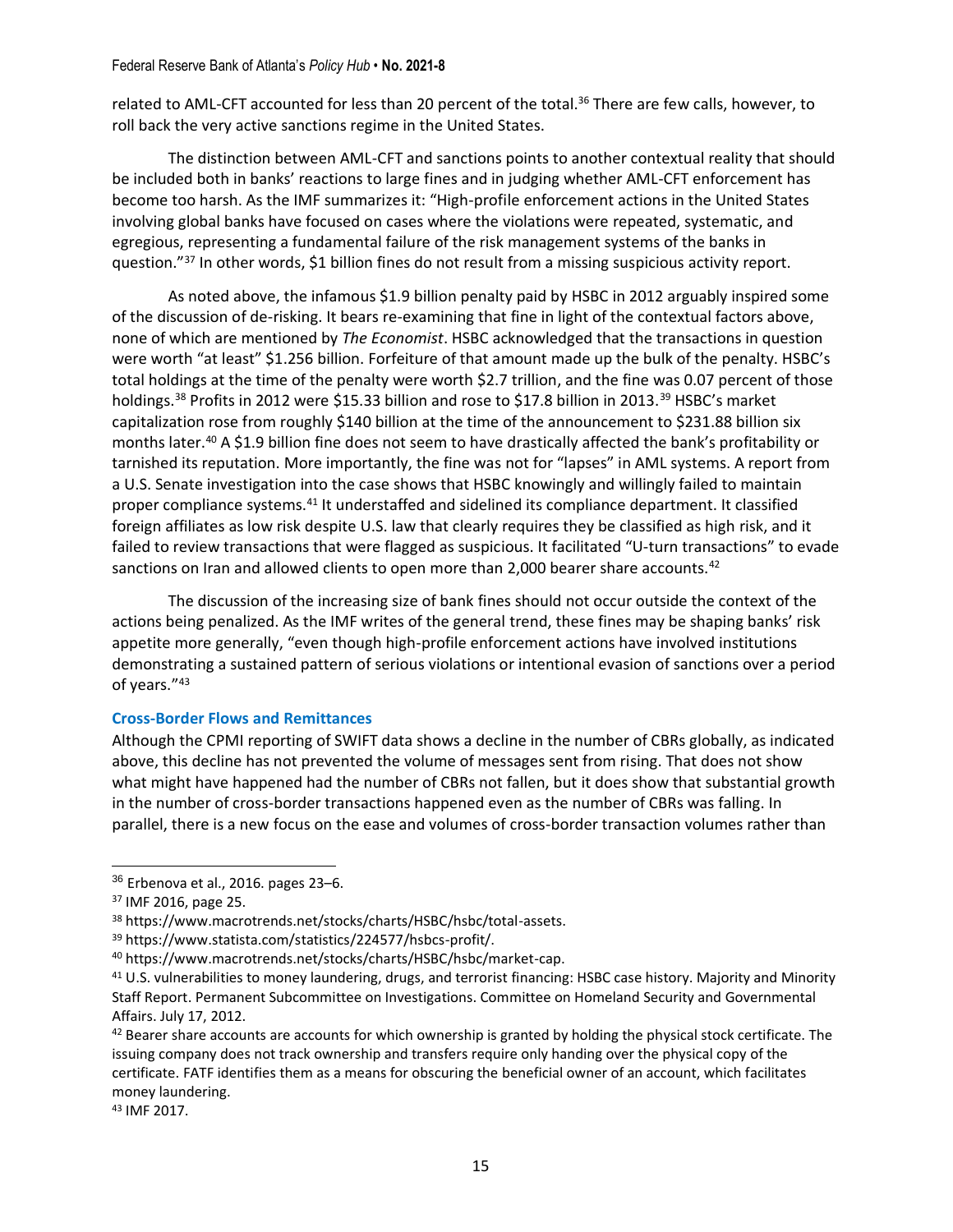CBRs. The impetus here is the work of the Financial Stability Board, which has begun to address crossborder costs associated with delays, lack of transparency, and high charges.<sup>44</sup>

Related to this, there has been a vocal concern that de-risking would harm remittances. Remittances are one of the most important sources of development funding in the world, far outpacing official development assistance (ODA) and increasingly challenging or even surpassing foreign direct investment (FDI) as the largest sum of money. More than either FDI or ODA, remittances provide a steady stimulus to developing economies. If AML-CFT regulations ultimately restrict remittances, the resulting effect could far outweigh any benefits that extend from AML.

A 2017 World Bank Group report on remittances argues that de-risking is leading to higher remittance costs and blames that de-risking on AML: "In this context, de-risking includes closing the bank accounts of customers in countries or sectors deemed to pose a high risk of money-laundering or terrorist financing."<sup>45</sup> The report cites the World Bank's 2015 survey research in noting the falling number of CBRs in the developing world.

*The price of sending remittances continues to drop and the volume of remittances continues to rise.* As with the other claims analyzed in this paper, the link between de-risking and remittances is more complex than commentary would suggest. The report notes that exclusive contracts between national post office systems and single money transfer operators inhibit competition and keep prices higher than they likely otherwise would be. And although the rate of decline in the price of sending remittances has slowed, it continues to drop. The same report notes that the price of sending \$200 (a standard indicator of remittance costs) dropped from roughly 9.5 percent in 2009 to 7.2 percent at the end of 2017. As derisking affects regions differently, it is worth pointing out, however, that in Latin America and the Caribbean (the most severely affected region), the cost of remittances increased from 2018 to 2019: from 5.9 percent to 6.2 percent. Those costs remain below the global average. Finally, the picture is further complicated by the sustained rise in the volumes of remittances until 2019—and the much lower than predicted drop in remittances in the pandemic conditions of 2020.<sup>46</sup> These cross-border flows are an area that has been and will continue to be very affected by fintech and increased competition from digital providers.<sup>47</sup>

What does this say about de-risking and remittances? It does not necessarily mean that there was no effect, although it might indicate that. Nor does it disprove the counterfactual argument, again, that the flow of remittances would have grown still more quickly had de-risking not been in the way. But in the period 2016–20, remittances grew at a higher rate than in nearly any other period since 1990. There is no *a priori* reason to believe that those numbers should be higher still. At a minimum, if the data reviewed earlier in this article call into question the link between AML-CFT and de-risking, and if the data on remittances suggest that the declining number of CBRs has not led to rising costs for remittances, then the claim that AML-CFT is hampering the flow of remittances seems difficult to sustain.

<sup>44</sup> Financial Stability Board. 2020. *Enhancing Cross-Border Payments*, stage 3 roadmap, October13. <sup>45</sup> World Bank Group 2017, page 5.

<sup>46</sup> World Bank Group and the Global Knowledge Partnership on Migration and Development. 2020. Migration and Development Brief no. 33, October, [https://www.knomad.org/sites/default/files/2020-](https://www.knomad.org/sites/default/files/2020-11/Migration%20%26%20Development_Brief%2033.pdf)

[<sup>11/</sup>Migration%20%26%20Development\\_Brief%2033.pdf.](https://www.knomad.org/sites/default/files/2020-11/Migration%20%26%20Development_Brief%2033.pdf) <sup>47</sup> For an industry overview on recent developments in digital payments, see the 2020 annual report of the International Association of Money Transfer Networks.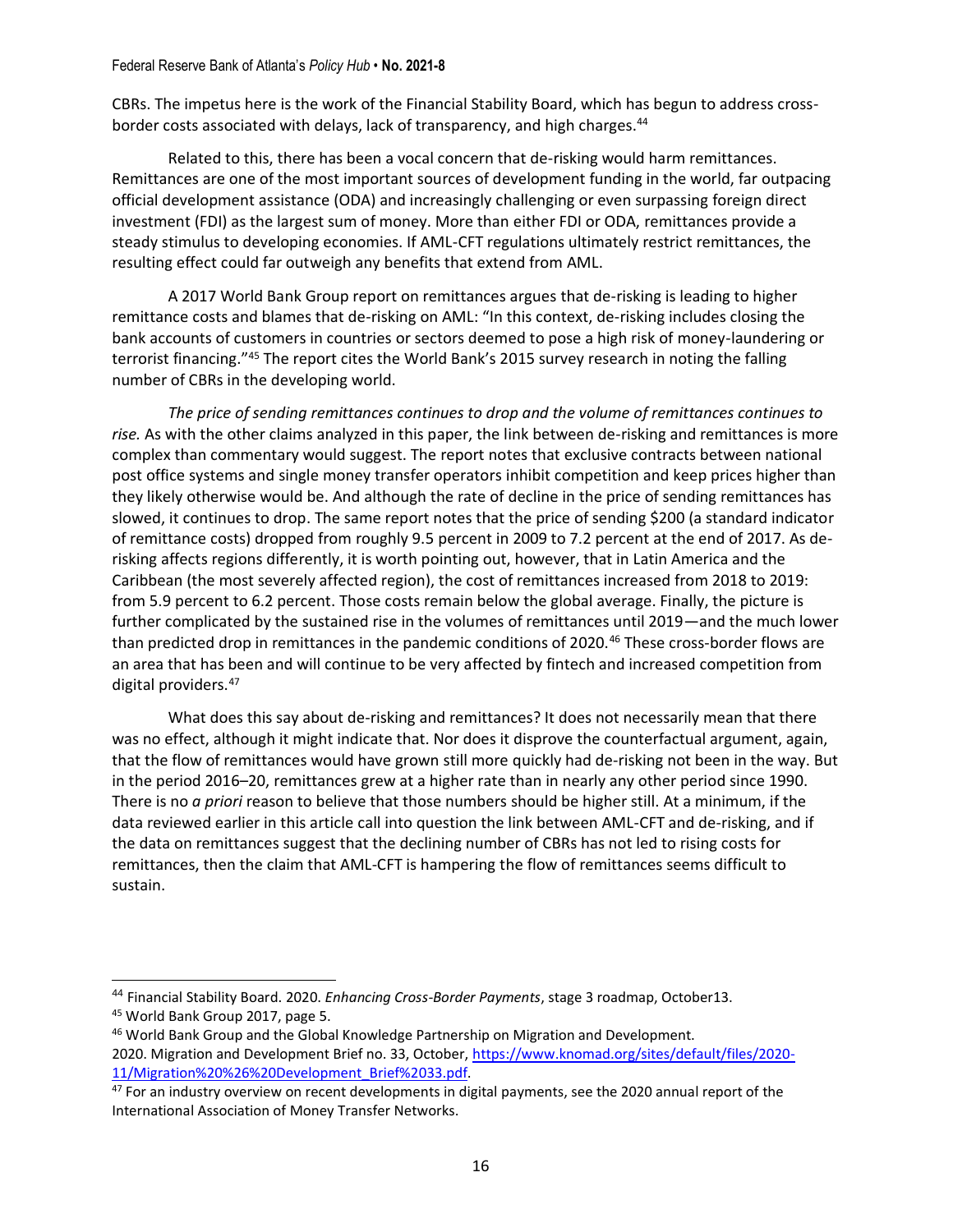### **The Impact on NPOs**

A key concern of the de-risking agenda has been that AML regulation is hampering the work of NPOs by driving banks away from NPOs as clients. This concern ultimately reflects the beginning of what would become the debate over de-risking a decade later, but it starts with the 9/11 attacks in the United States in 2001. Following 9/11, FATF became a major player in the so-called "Global War on Terror."<sup>48</sup> Members added eight "special recommendations" to address counterterrorism financing in October 2001 and added a ninth in 2004. NPOs were singled out.<sup>49</sup> The eighth special recommendation read:

Countries should review the adequacy of laws and regulations that relate to entities that can be abused for the financing of terrorism. Non-profit organizations are particularly vulnerable, and countries should ensure that they cannot be misused:

a. by terrorist organizations posing as legitimate entities;

b. to exploit legitimate entities as conduits for terrorist financing, including for the purpose of escaping asset-freezing measures; and

c. to conceal or obscure the clandestine diversion of funds intended for legitimate purposes to terrorist organizations.

As Keatinge and Romaniuk note, the recommendation only calls for a review of laws, but the recommendation labeled NPOs as "particularly vulnerable," a claim made without any evidence to really support it. "Nonetheless," write Keatinge and Romaniuk, "the die was cast…[W]ithin a few short years NPOs found themselves subject to international soft law that reflected an empirically unfounded global consensus concerning their relative vulnerability."<sup>50</sup> Early results in FATF's mutual evaluations of states' compliance suggested that there was a trade-off between complying with FATF's recommendations and ensuring a robust civil society sector. Early academic work echoed these assertions, particularly with regard to Muslim charities, and often without evidence to back the claims.

Within a few years, NPOs organized themselves into a strong advocacy network to push back against this discourse and the resulting regulation and restrictions. In 2008, the Charity and Security Network (CSN) was formed to formally track the issue. CSN would become one of the most prominent voices in social media on the topic of de-risking. By 2010, the critiques were gaining prominence in reports from the World Bank and the United Nations. In 2011 the UN began a two-year dialogue on the topic with NPOs, FATF, and other relevant organizations.

Ultimately, the effort was remarkably successful. In 2012, incoming FATF president Bjørn Skogstad Aamo placed a high priority on institutionalizing the dialogue between FATF and NPOs. This eventually became the Global NPO coalition on FATF and there is now a regular, formal consultation with NPOs, as there has been for some time with private sector interests. Most directly, in 2016, FATF revised its eighth special recommendation, replacing language about the particular vulnerability of NPOs in general with language that stresses the need for proportionality and a more individualized approach based on the specific risks an NPO faces. This case represents the only time FATF has issued a revision to a recommendation outside the normal comprehensive revision process.

<sup>48</sup> For a more in-depth discussion of FATF and counterterrorism, see Biersteker, T. J., Eckert, S. E., and Romaniuk, P. (2007). International initiatives to combat the financing of terrorism. In T. J. Biersteker & S. E. Eckert (eds.), Countering the financing of terrorism (pages 234–59). New York: Routledge.

<sup>&</sup>lt;sup>49</sup> For a complete telling of this history, see Keatinge and Romaniuk (2018).

<sup>50</sup> Pages 268–9.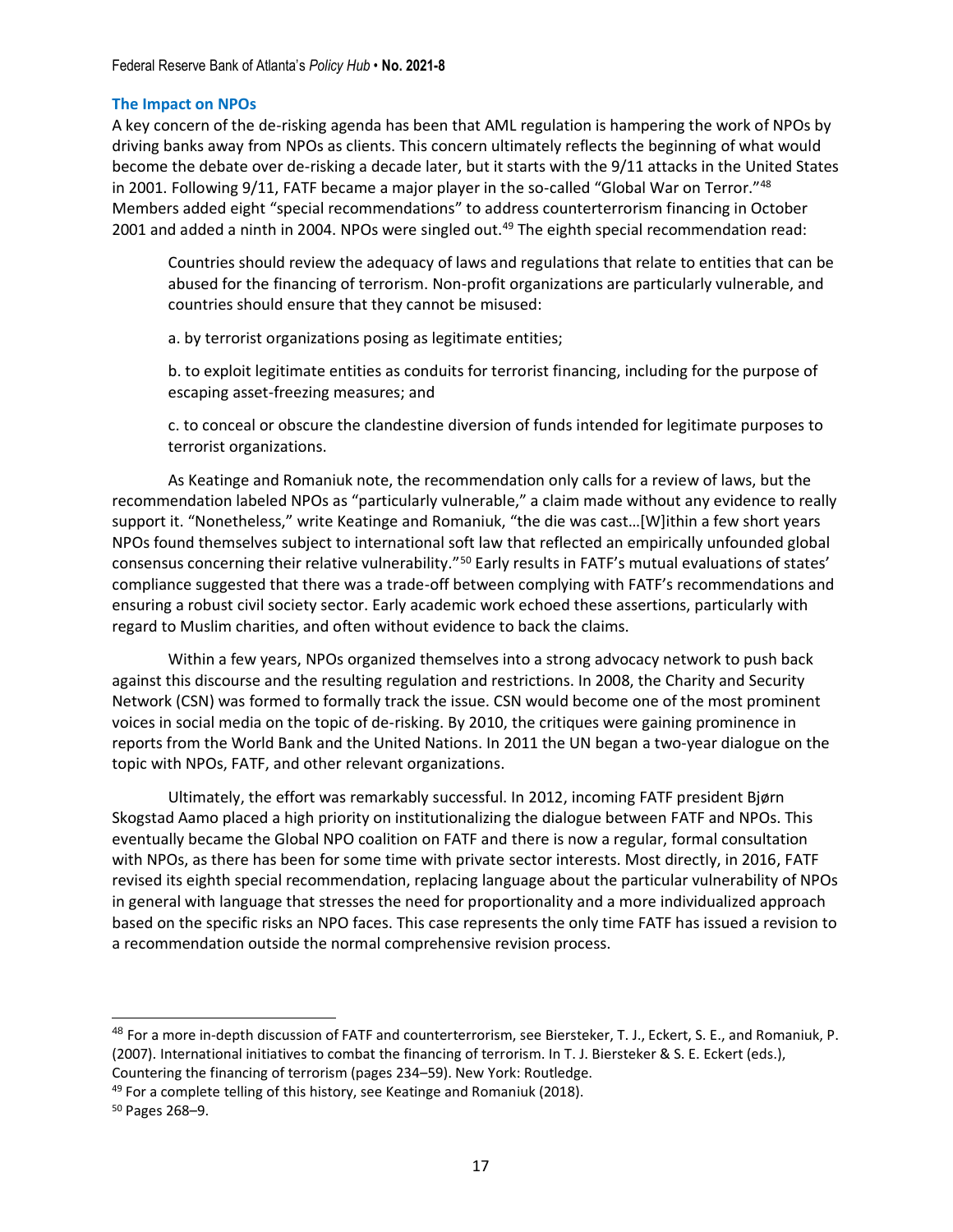Nevertheless, NPOs have been at the heart of the debate over de-risking. As already noted, critics of the AML regime argue that the effects of this label linger and that NPOs face financial challenges that stem from it. In a 2018 workshop hosted by the Federal Reserve Bank of Atlanta's Americas Center, compliance officials from a large international bank complained that bank examiners in the United States continue to ask banks specifically for a list of the NPOs they service. The signal, he argued, was clear: NPOs are especially risky.

Research supports the notion that NPOs face difficulty in accessing efficient financial services. In 2016, CSN oversaw a nationally representative sample of U.S.-based NPOs. They found that two-thirds of NPOs that have an international account report facing obstacles in access financial services, although only 15 percent encounter the problem regularly.<sup>51</sup> Another 31 percent report that they encounter them occasionally. The most common challenges are delayed wire transfers (almost 37 percent) and increased fees (33 percent). Twenty-six percent reported having to deal with unusual additional information, provide different information consistently, or provide the same information repeatedly. Thirty-three percent report increased fees for services. NPOs whose mission was peacebuilding were the most likely to face account closings. Human rights and democracy building groups were most likely to name increased fees as a problem, and small NPOs are more likely to face banking obstacles than large NPOs. It bears emphasizing that all of these dynamics hit even harder when the NPO in question focuses on women's rights. Women's groups may be more likely to show up on private sector lists. They often have shorter-term funding and less funding overall, making them still less profitable than other NPOs.<sup>52</sup>

Again, however, we see that the reports raise more questions than they answer when it comes to the tie between AML and de-risking. According to the report above, NPOs saw fund transfer delays regardless of the destination. In fact, Europe was the most commonly cited wire transfer destination that generated delays, greater than sub-Saharan Africa and double the rates seen in the Middle East and North Africa. As the authors write: "Surprisingly, regions that might be expected to be particularly affected for geopolitical reasons do not dominate the regional breakdown: the Middle East and North Africa account for 10% of all country mentions; South Asia (including Afghanistan and Pakistan among others) for 8%; and Russia and other former members of the Soviet Union (outside of the Baltics) for a mere 2%."<sup>53</sup> Nor is it clear that the problem is getting worse, even if it is not getting better. Only 14 percent of respondents thought it was getting worse, while 69 percent felt the problem had remained the same. Once again, we lack longer-term evidence that could shed light on the drivers of the problem.

# 5. Analysis and Conclusion

The central finding of this review is simple. The de-risking debate has a data problem that should make policymakers think twice before using it to set the agenda for a long-overdue AML reform process. Likewise, those seeking solutions to diminished financial relations between wealthy country banks and certain sectors or regions should consider factors that drive that problem beyond just AML.

The situation was severe in some places, and we need to better understand those specific cases and craft specific policy responses to them. Those cases are outliers, however, and should not by themselves drive AML reform. The data above suggest that the direst forecasts of de-risking's effects have been avoided. Some of this avoidance no doubt stems from banks having largely finished their adjustments. In other cases, policy changes and interventions have made a difference.

<sup>51</sup> Eckert, Sue E., Kay Guinane, and Andrea Hall. February 2017. Financial access for U.S. nonprofits.

<sup>52</sup> Duke Law International Human Rights Clinic and Women Peacemakers Program, Tightening the purse strings: What countering terrorism financing costs gender equality and security (2017).

<sup>53</sup> Page 43.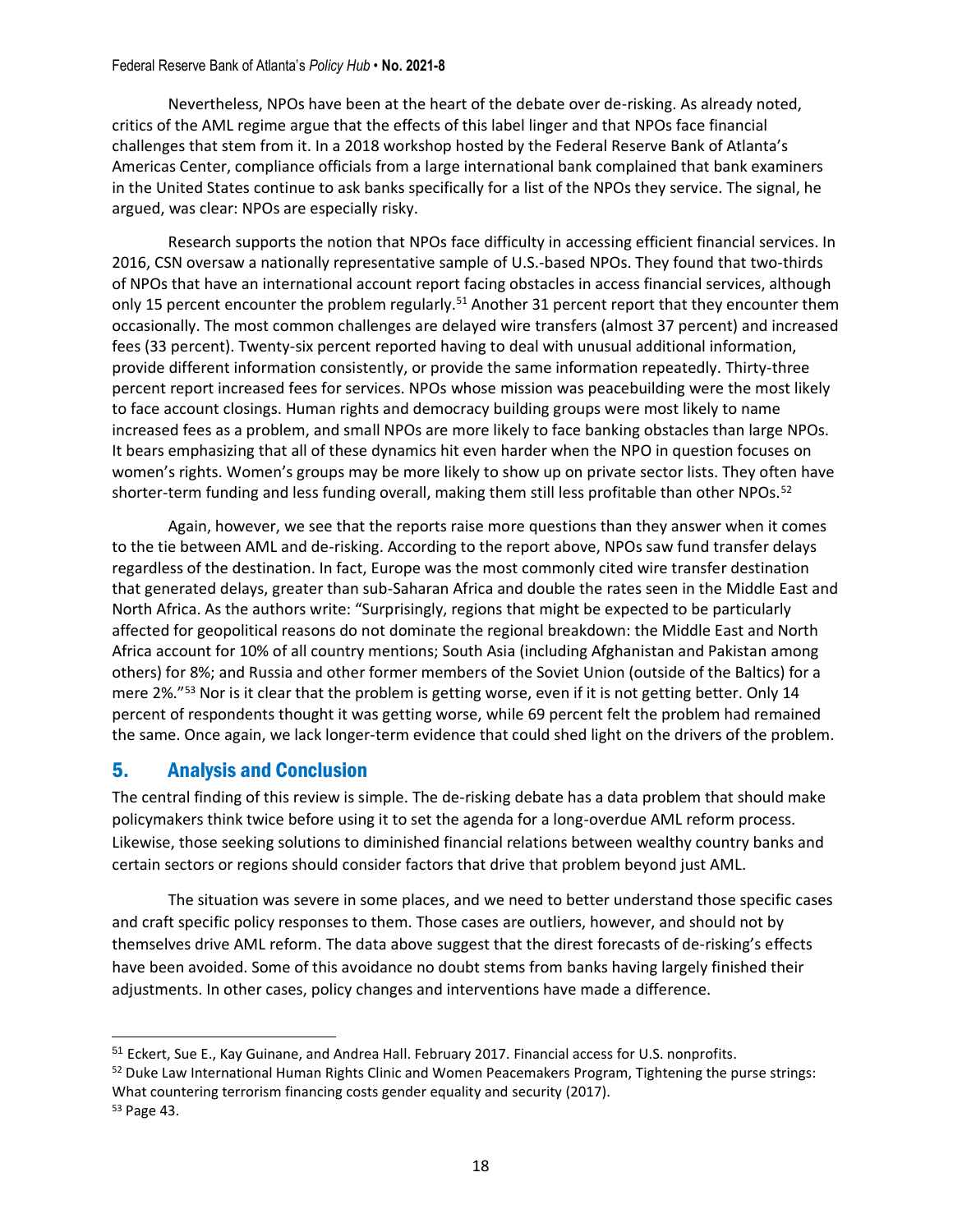Those muted outcomes serve to remind that banks and regulators alike retain significant agency in ameliorating the financial exclusion that stems from de-risking—or even promoting financial inclusion. When facing decisions about whether to offer or deny financial services, banks have options beyond de-risking. Banks that have substantial market power, especially, can shift fees toward their counterparties. Banks can work with existing or potential correspondent banks to clarify the information needed and streamline the process for sharing that information, including by developing new technologies.<sup>54</sup> Although compliance officials commonly view cryptocurrencies with suspicion, observers have noted the potential for blockchain technology to redefine digital identification procedures.<sup>55</sup> Such redefining should lead to enhanced transparency and facilitate information sharing. Likewise, some companies or groups of companies (including utilities) are building new models for know-your-customer processes, which also could lower the costs of customer due diligence. <sup>56</sup> Advocates for NPOs have suggested a utility specifically for NPOs. Finally, especially those banks that benefit from being formally or informally labeled as structurally important could approach the provision of financial services to lowprofit accounts as a cost that accompanies that privileged status.<sup>57</sup>

Likewise, regulators and the public sector in general have a responsibility to ensure that their own rules are not self-defeating. As with banks, there are signs of progress on this front. For example, in a recent statement FATF executive secretary David Lewis publicly identified financial exclusion as a sideeffect of AML.<sup>58</sup> Regulators, perhaps responding to prods by FATF, have begun doing their work to clarify that de-risking should not be the outcome of AML/CFT supervision. Recent consultations on de-risking are likely to lead to clarifications of expectations related to information and CBRs, such as the recent one in Denmark.<sup>59</sup> Many of the responses to de-risking have suggested a larger role for the public sector in ensuring or even guaranteeing access to financial services, if necessary, by providing or underwriting those services itself. The story of FATF and NPOs is another case of regulators (or standard setters) doing their work. Where authorities could clearly see the error of their ways, they have tried to remedy it. This dynamic is a relatively unambiguous point about a public policy issue: although NPOs cannot de-risk their beneficiaries, and banks have no obvious business incentive to bank them, the authorities (sometimes the same authorities funding these NPOs) have intervened, eventually.

Regulators also will play an important role as they respond to significant changes in the market already under way. Further concentration in the financial services sector is a trend to watch carefully, as it means decisions to end financial services by one institution has a larger impact. In terms of financial governance, regulators should be aware of how rules will shape the changing infrastructure of crossborder flows, a discussion that has already begun among banks and regulators. Related to this, the continued disintermediation of banks through fintech innovations also holds the potential to change the

<sup>58</sup> http://www.fatf-gafi.org/publications/fatfgeneral/documents/chatham-house-march-2021.html. <sup>59</sup> https://www.finanstilsynet.dk/Nyheder-og-

<sup>54</sup> Examples of such initiatives were discussed by U.S. banking institutions at a March 24, 2021, seminar organized by ACAMS on the theme of Couples therapy: Making correspondent banking relationships work.

<sup>55</sup> Campbell-Verduyn, Malcolm and Hütten, Moritz. 2021. The formal, financial and fraught route to global digital identity governance, frontiers in blockchain 4.

<sup>56</sup> Case-Ruchala, Devin and Mark Nance. "FATF blacklists don't work the way you think they do." Paper presented at the second annual Conference on Empirical Studies of Anti-Money Laundering. Caribbean Central Bank. January 2021.

<sup>&</sup>lt;sup>57</sup> The governor of the Reserve Bank of New Zealand, Adrian Orr, recently made this argument publicly. See: https://www.interest.co.nz/opinion/110090/adrian-orr.

Presse/Pressemeddelelser/2021/Ny\_vejledning\_om\_betalingslovens\_63\_hvidvaskloven.